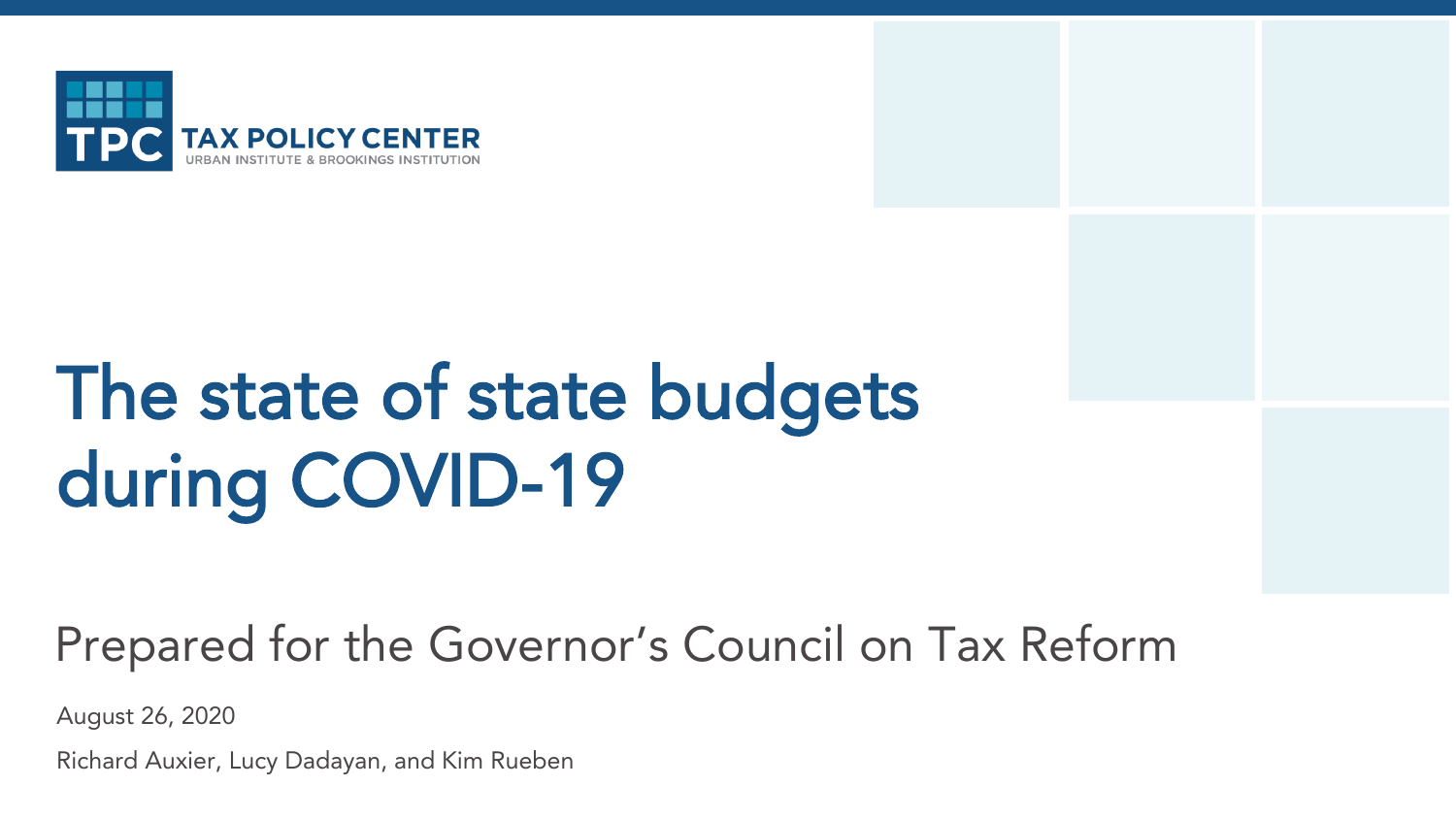



- State budgets were in good shape before COVID-19
- **State fiscal problems are deep and widespread but the severity varies** 
	- **Depends on the state's economy, tax system, and virus cases**
	- Congress's assistance has helped but is expiring
- **Example 3 States took substantial budget actions in FY 2020, but deficits and** budget cuts likely will be larger in FY 2021
	- **. Uncertainty is huge and persistent problem**
- Kansas can look to other states for revenue options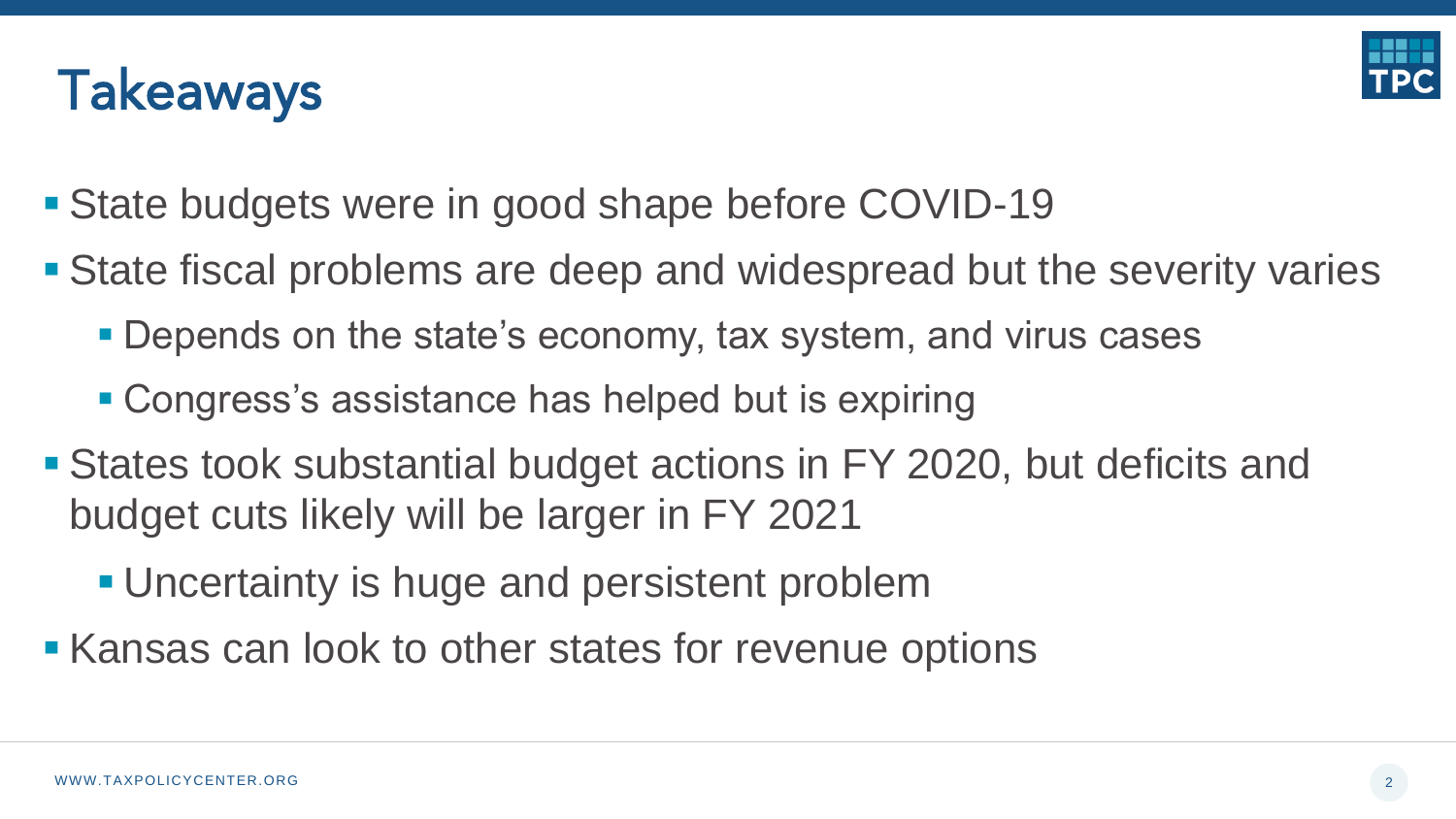#### What states budgets looked like before COVID-19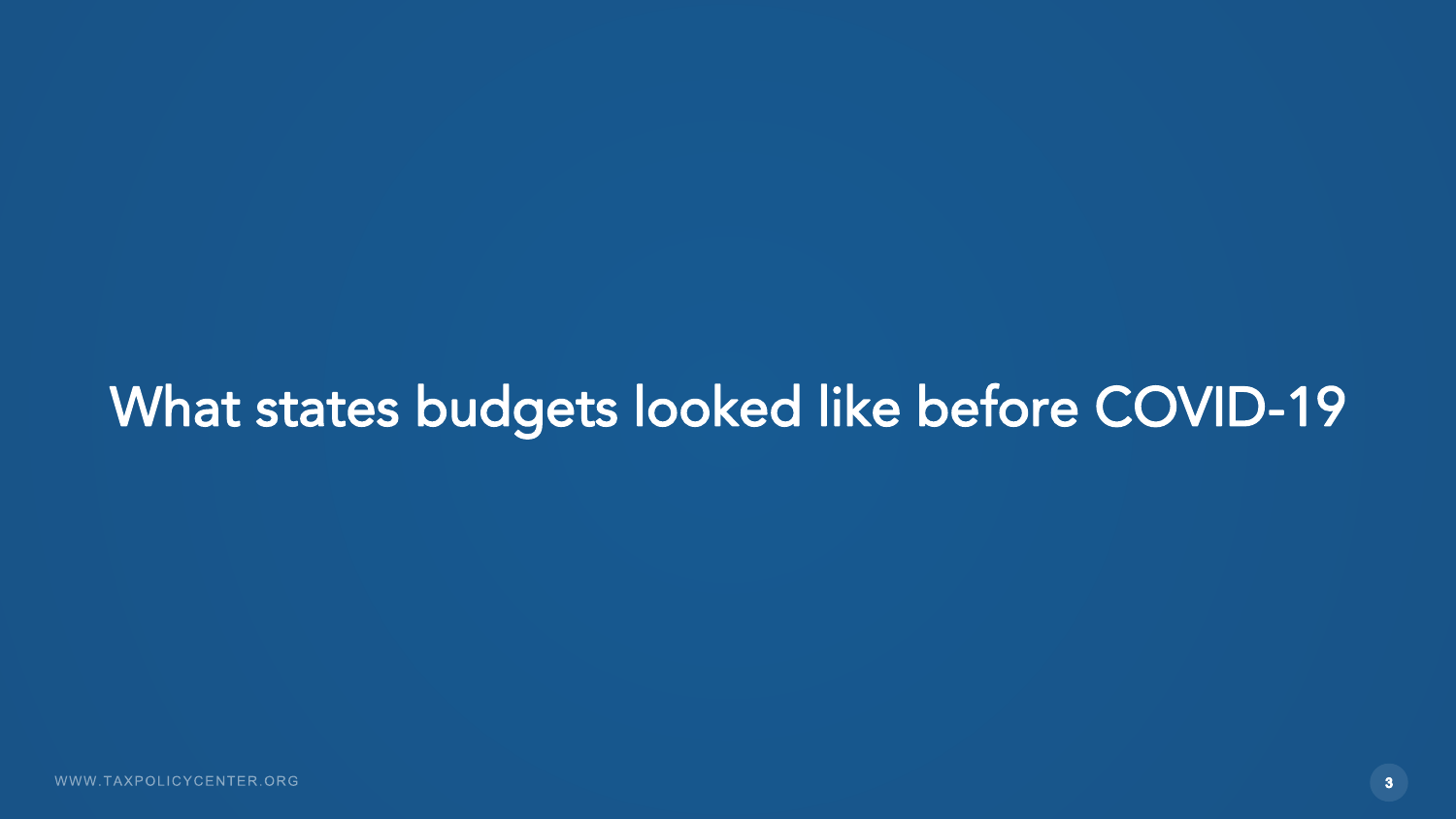## States were generally in good fiscal shape

- State revenues were on track for a 10th consecutive year of growth
- No state was forced to make a mid-year budget cut in FY 2019
- NASBO: Median rainy day fund was 7.6% of expenditures in FY 2019—a record high
	- Kansas established its rainy day fund in 2016 and was set to make its first deposit in FY 2020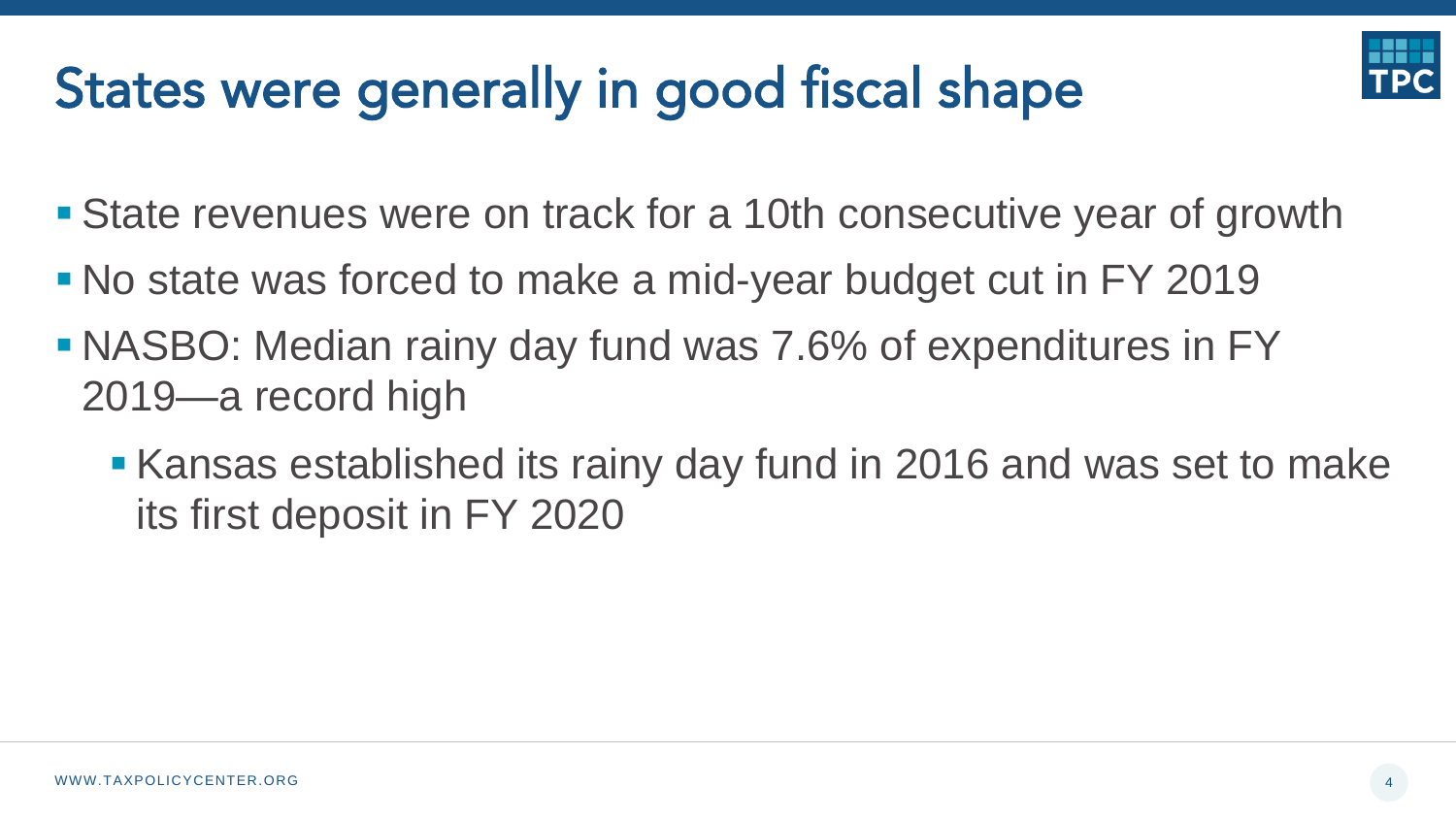#### Solid revenue growth was forecast before COVID-19



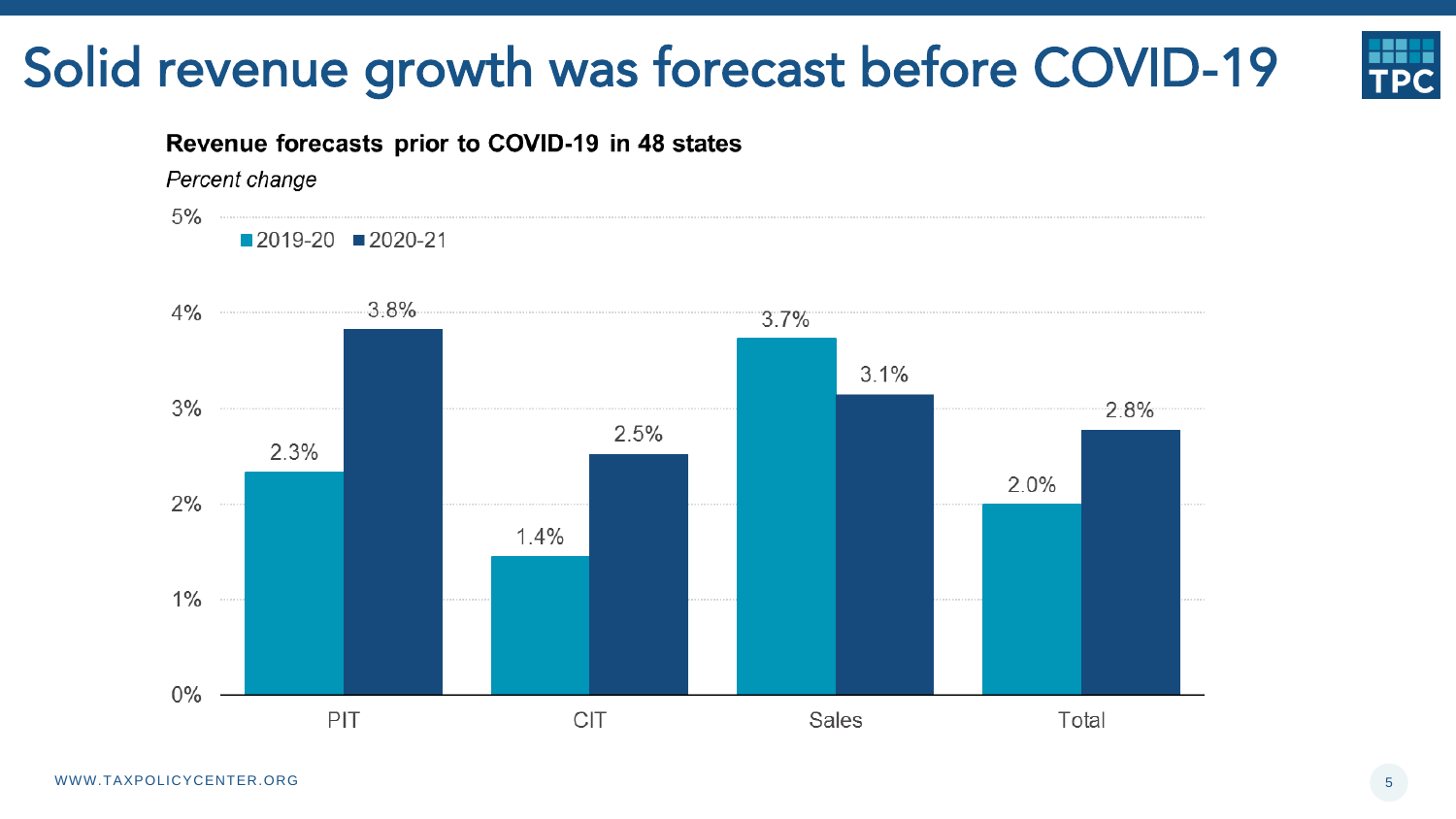#### What state budgets look like after COVID-19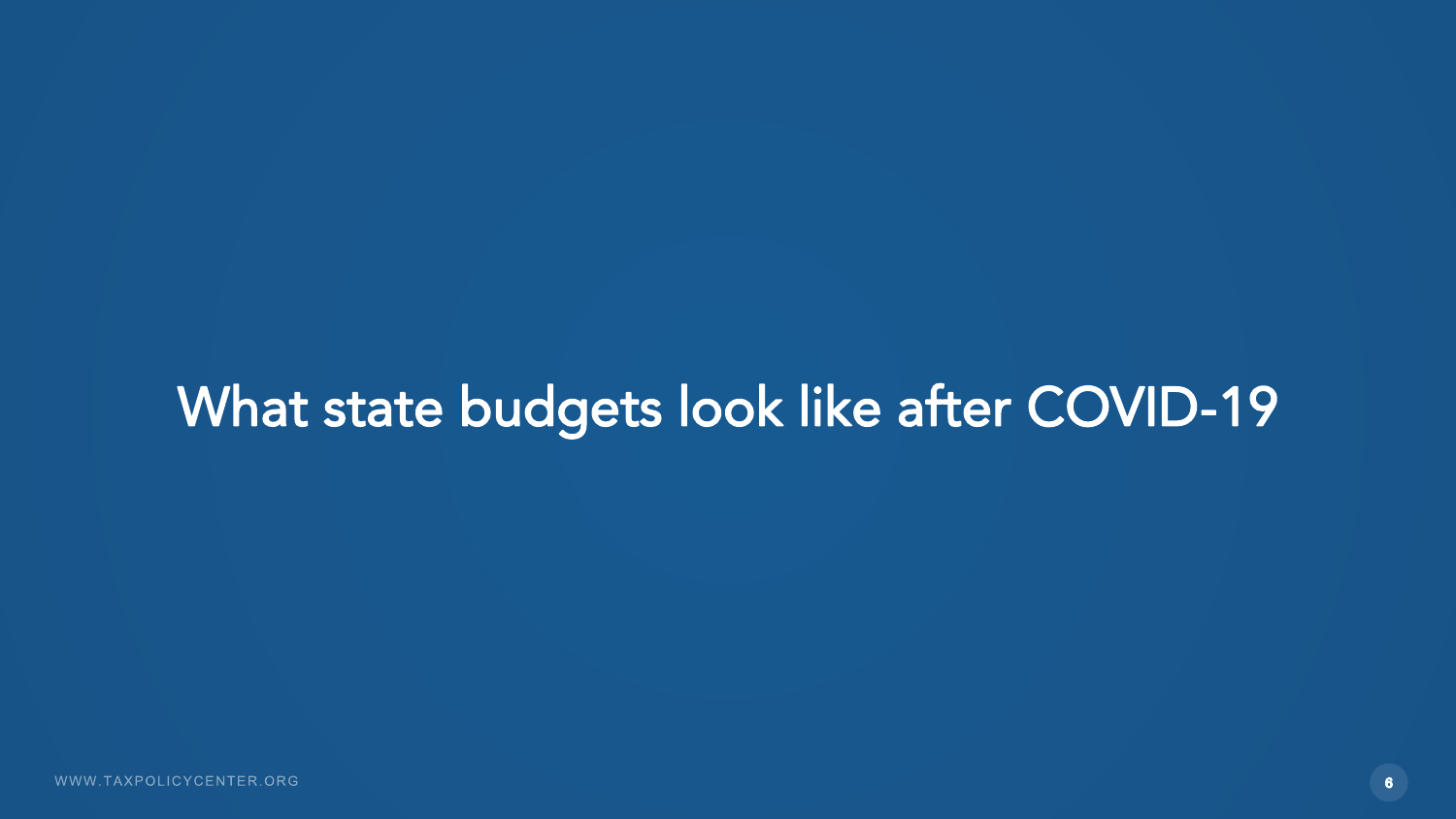#### The COVID-19 recession is not a normal recession





Weeks since the start of each recession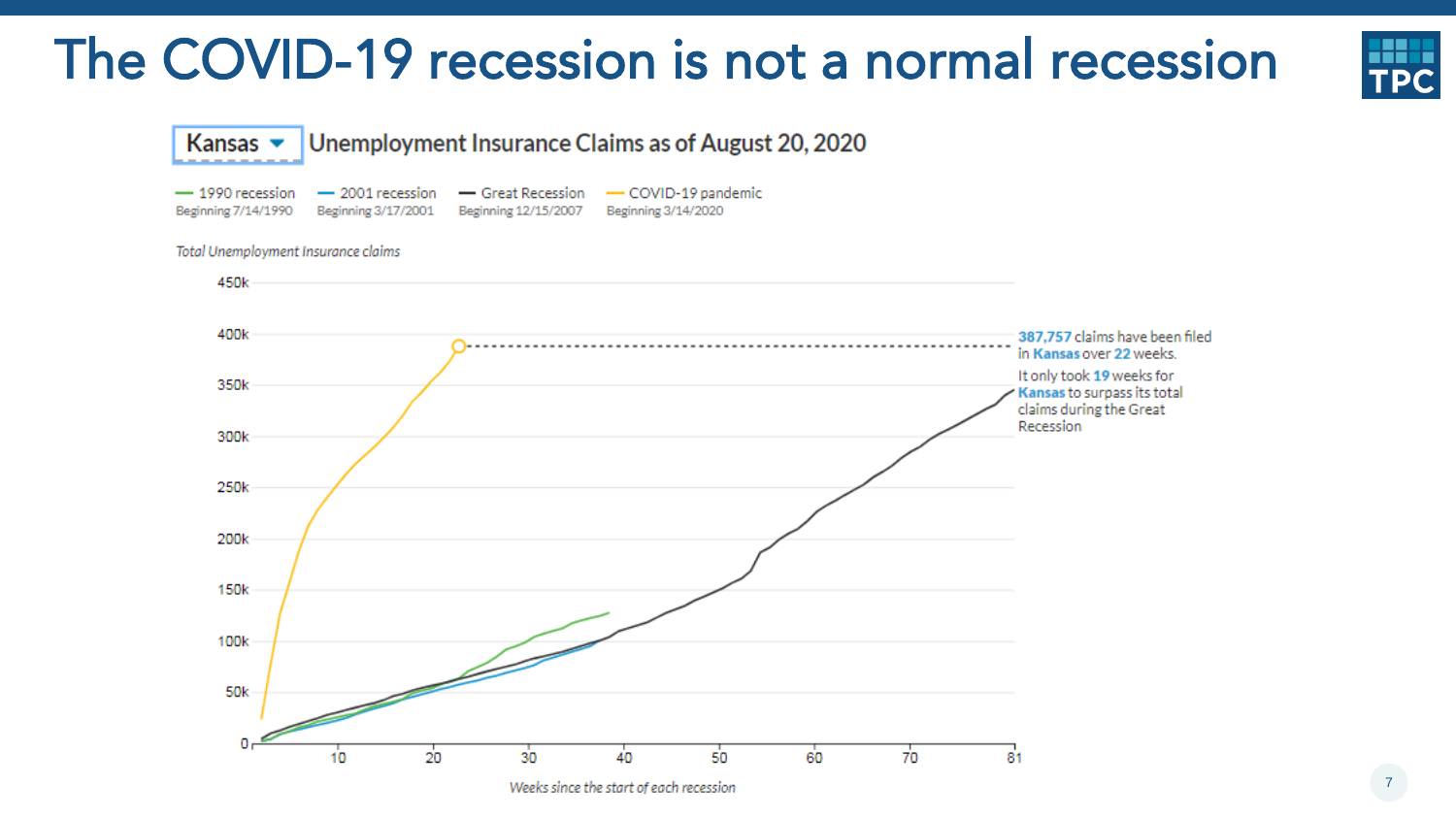#### Kansas's unemployment rate is lower than nation's, but roughly equal to its peak during the Great Recession

**Unemployment rate** (percent, seasonally adjusted)

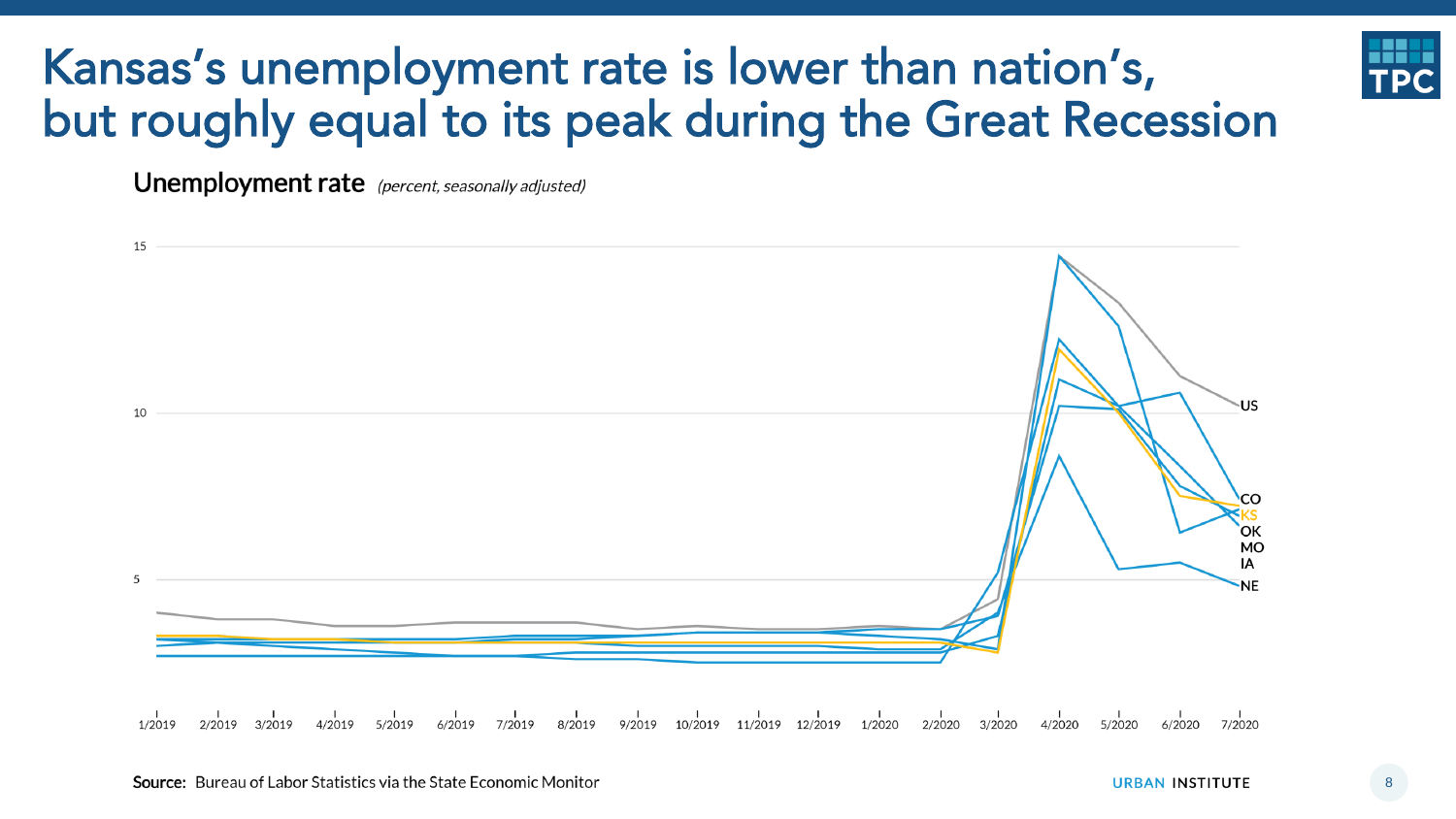#### Sharp decline in most (but not all) spending

Year-over-year percent change in personal consumption spending



9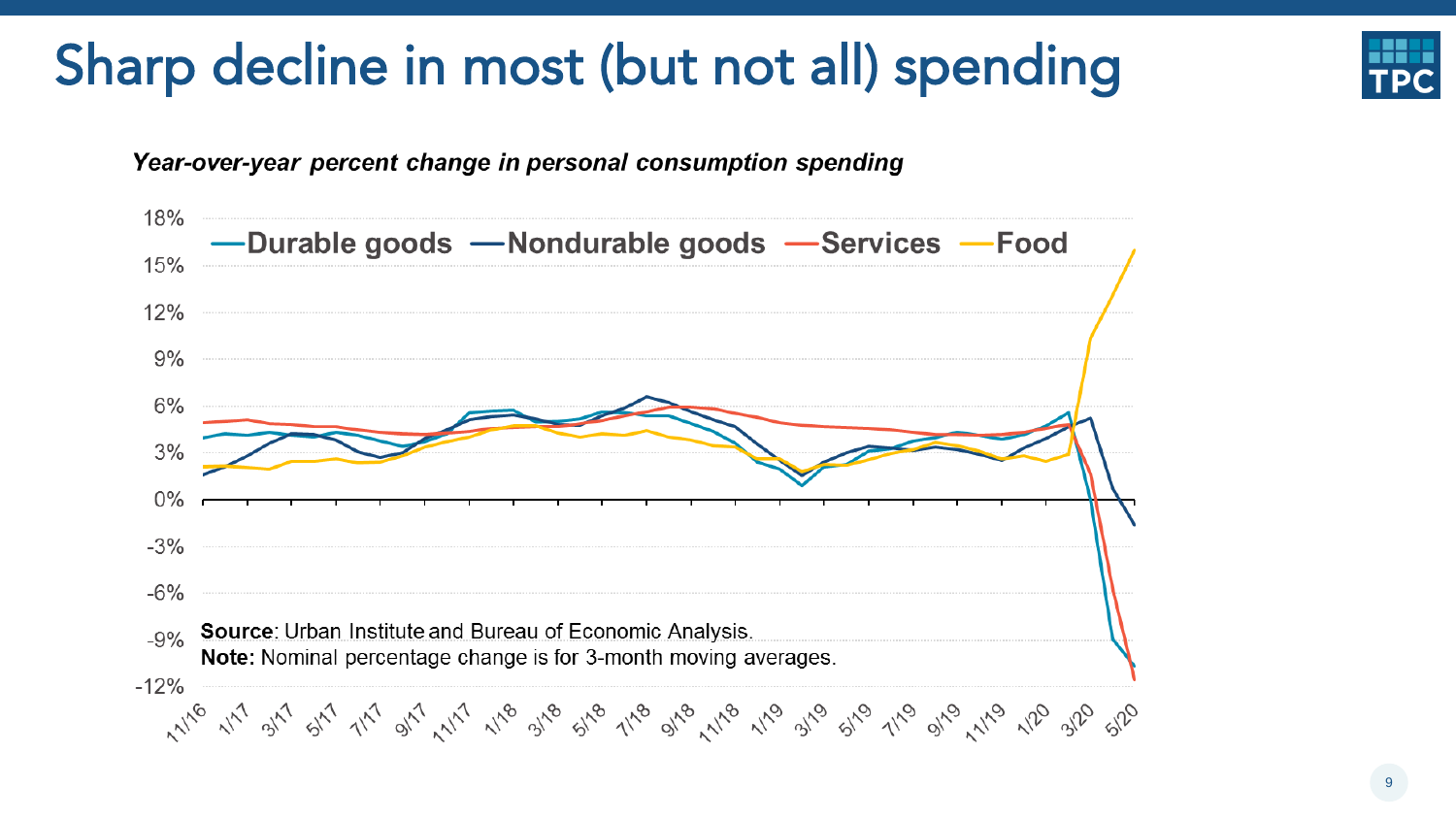#### Revenue declines in fiscal year 2020



#### Percent change in total state tax revenue FY 2019 vs. FY 2020



Source: State fiscal agencies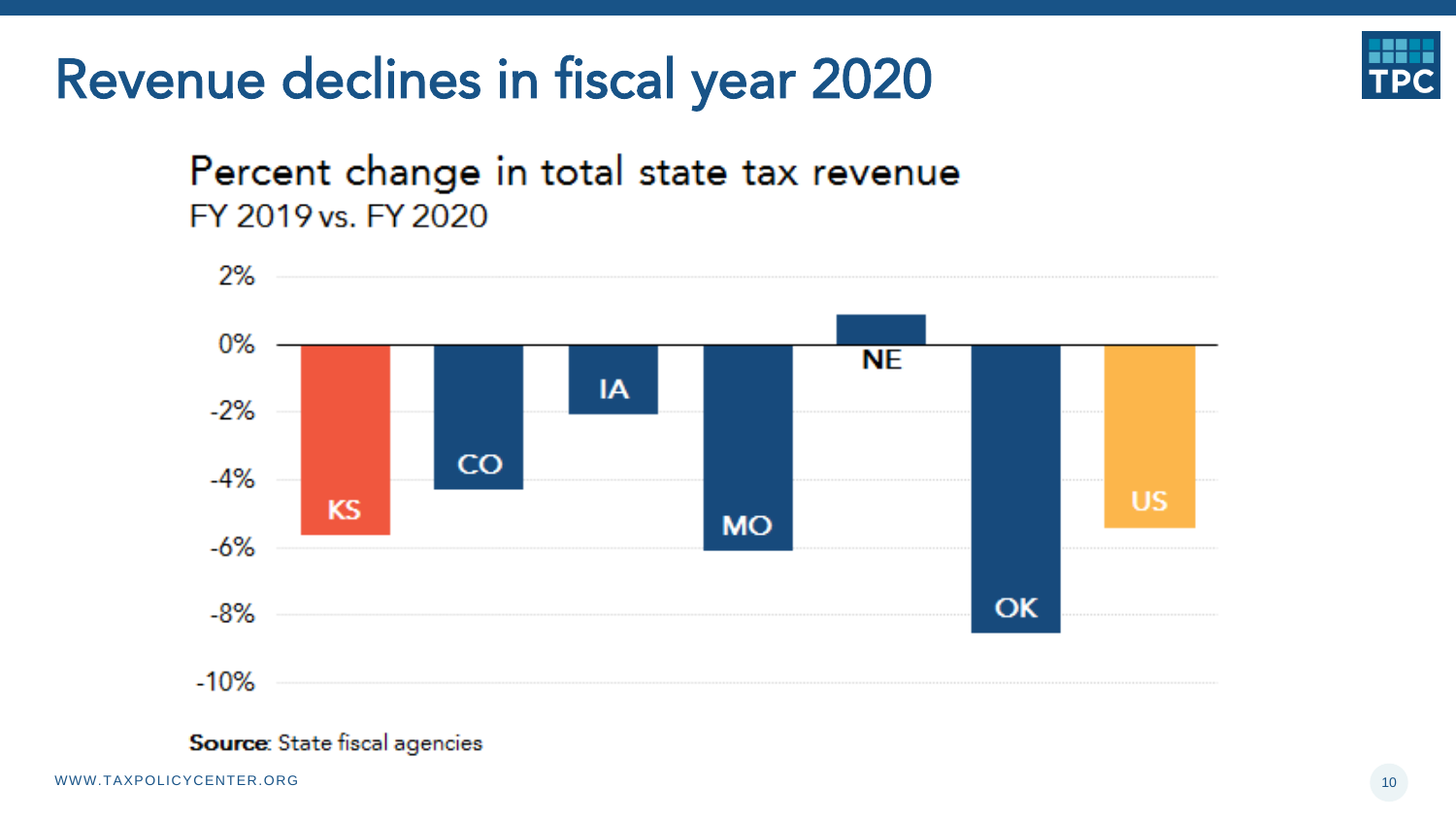#### TPC Decline in sales tax revenue, May 2019 vs. May 2020

Percenet change, year-over-year



Source: State data collected by the Tax Policy Center.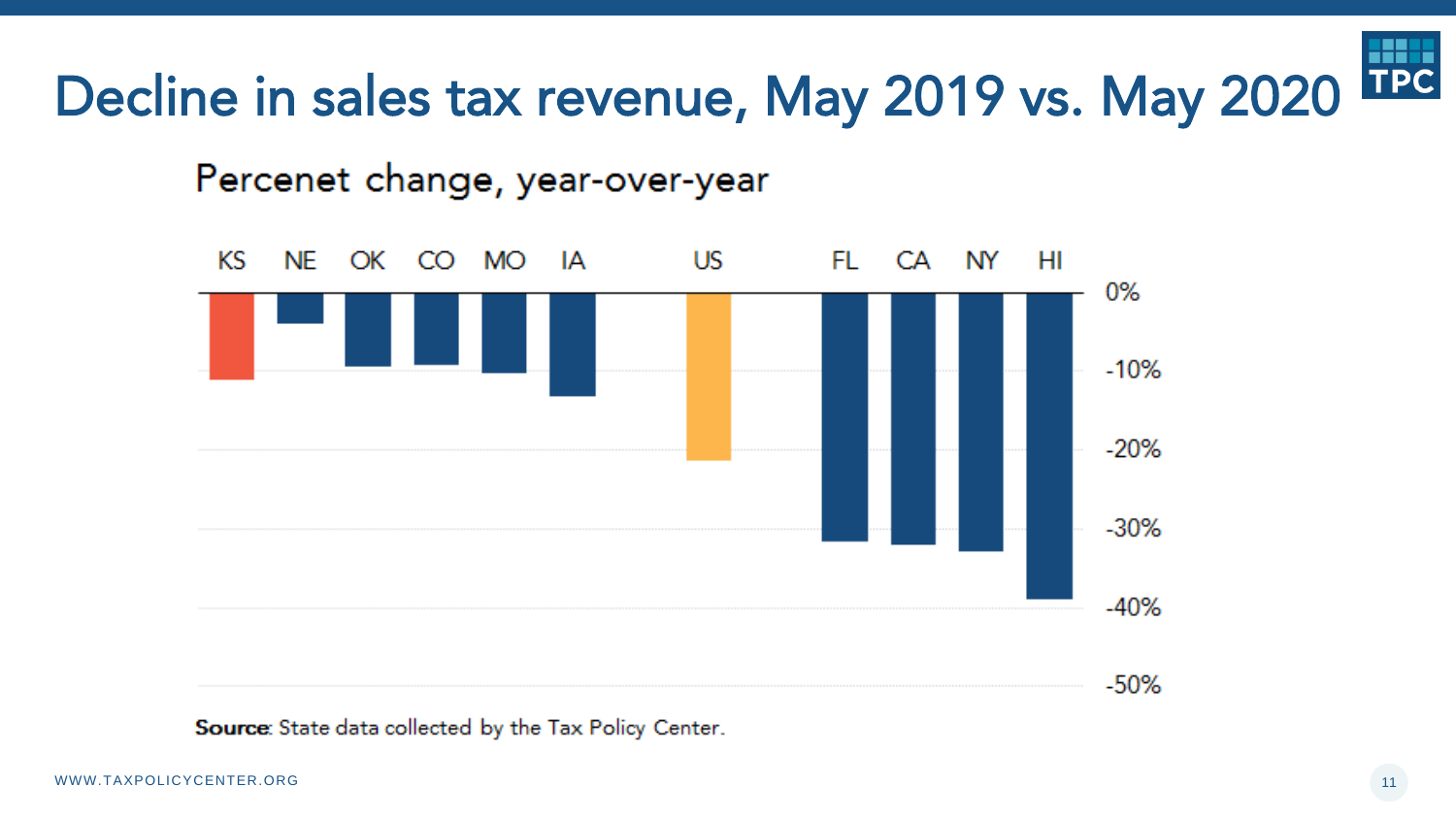#### Forecasts anticipate further declines into FY 2021

State revenue forecasts for FY 2020 and FY2021 in 27 states



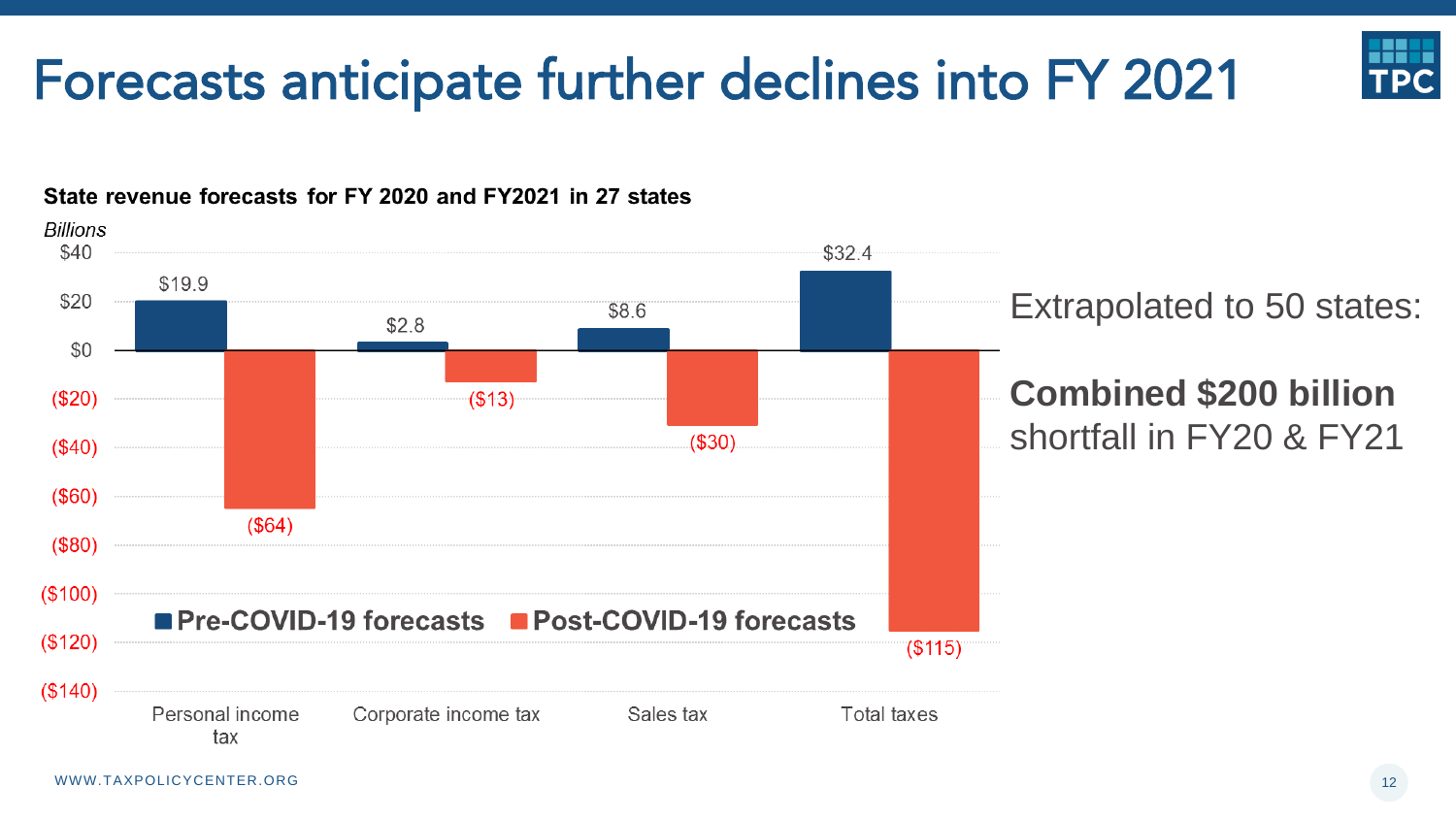#### **TPC** The economic and revenue pain is not equal, though

Percent change in revenue estimates compared to pre-COVID-19 estimates

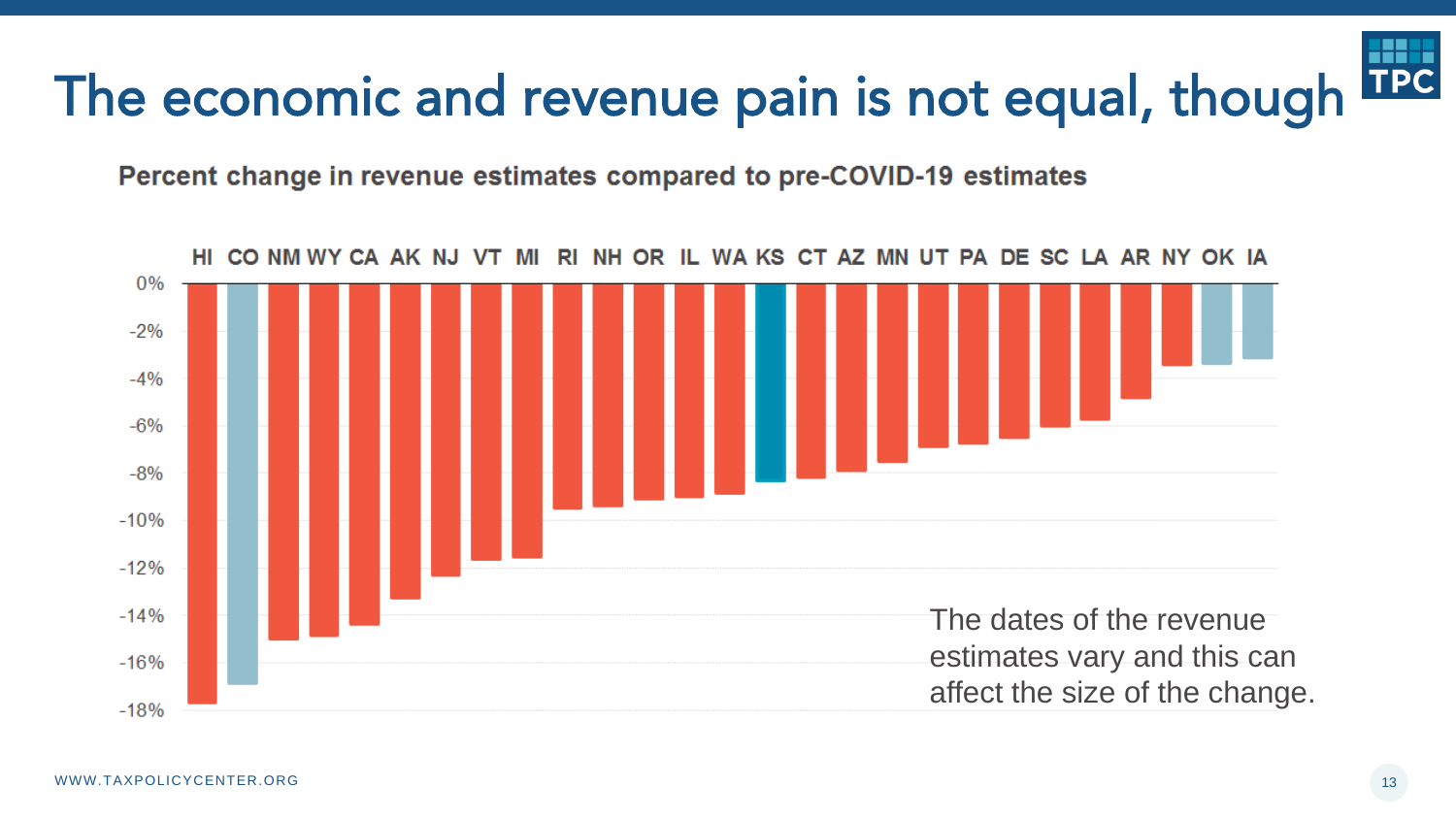

## Additional pressures on the spending side

- **Public health emergency** 
	- Testing, PPE, hospitals, etc.
- Medicaid
	- Urban Institute estimates non-elderly Medicaid enrollment will increase by 8 million to 26 million people (16% to 53%) during the COVID-19 recession
- Education
	- **Preparing for in-person and online learning, simultaneously, is challenging and** possibly costly for both K-12 education and higher education
	- **Example 1 Lots of uncertainty**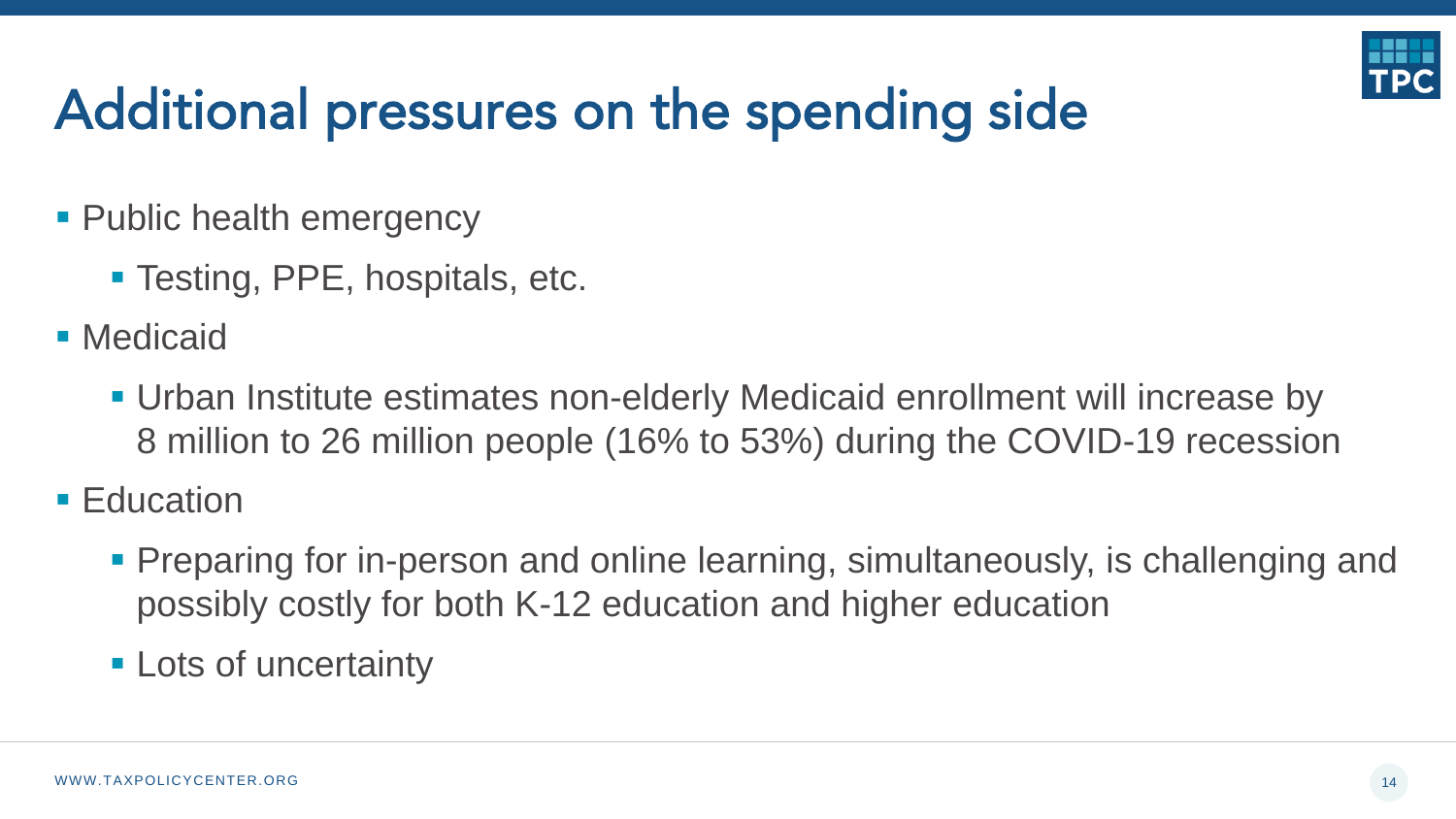

#### Federal assistance to states and localities so far

- \$1 billion for the public health response (Phase 1)
- \$40 billion in additional Medicaid funds (Phase 2)

#### **CARES Act**

- \$150 billion for a Coronavirus Relief Fund dedicated to state and local governments
	- For costs related to COVID-19 not otherwise accounted for and limited to CY 2020
- \$30 billion for an Education Stabilization Fund (half K-12; half higher education)
- \$25 billion for mass transit agencies
- \$5 billion in Community Development Block Grants
- \$3.5 billion for Child Care Development Block Grants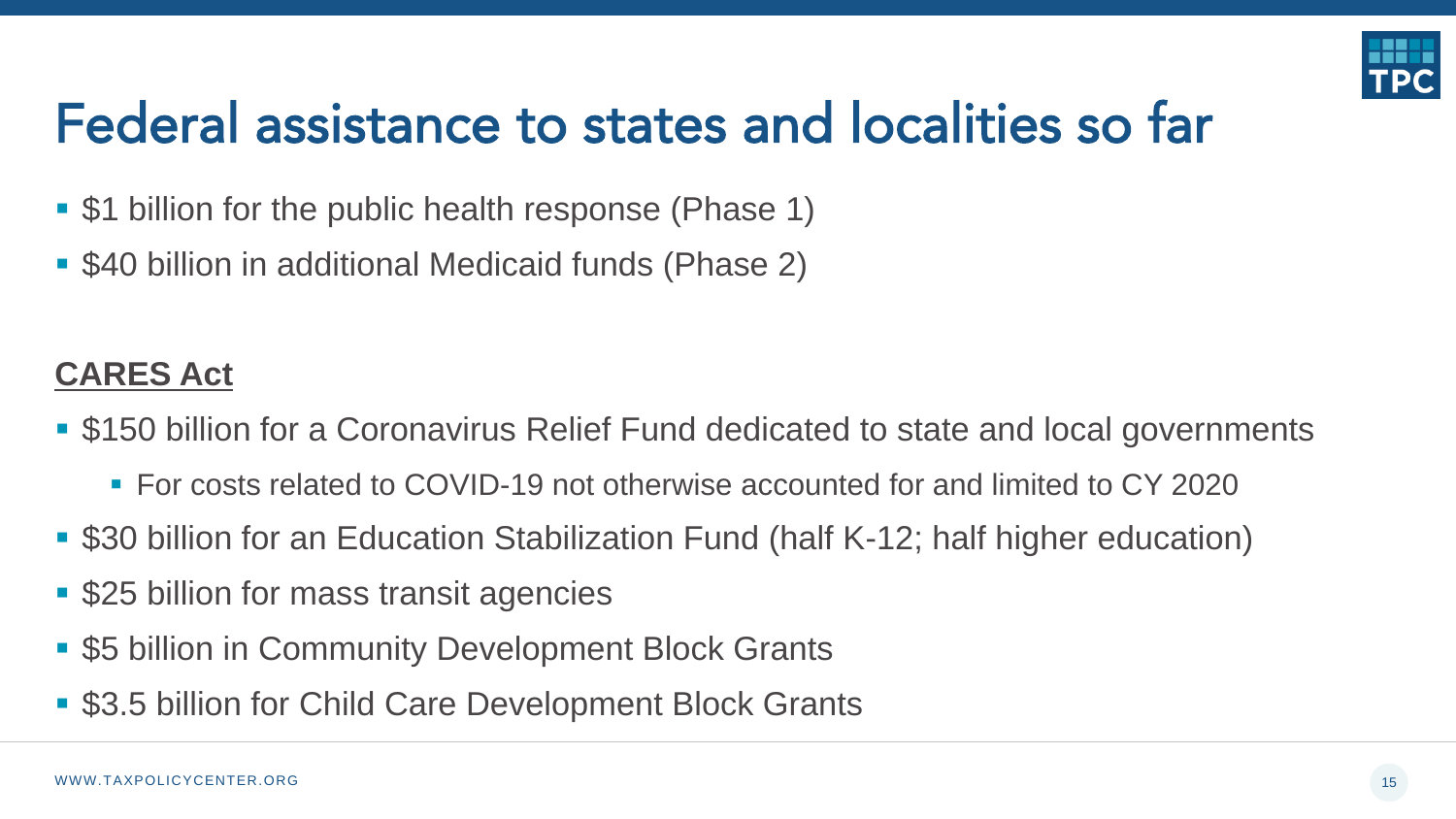

#### Enhanced unemployment insurance payments

- \$600 increase in UI payments expired on July 31
- Executive order created \$300 supplemental benefit
	- So far, only Arizona has paid out the \$300
	- 13 additional states have been approved for the enhanced payment
	- FEMA: enhanced payments will last only three weeks
- Enhanced UI payments helped prop up withholding (taxable in all but six states) and consumer spending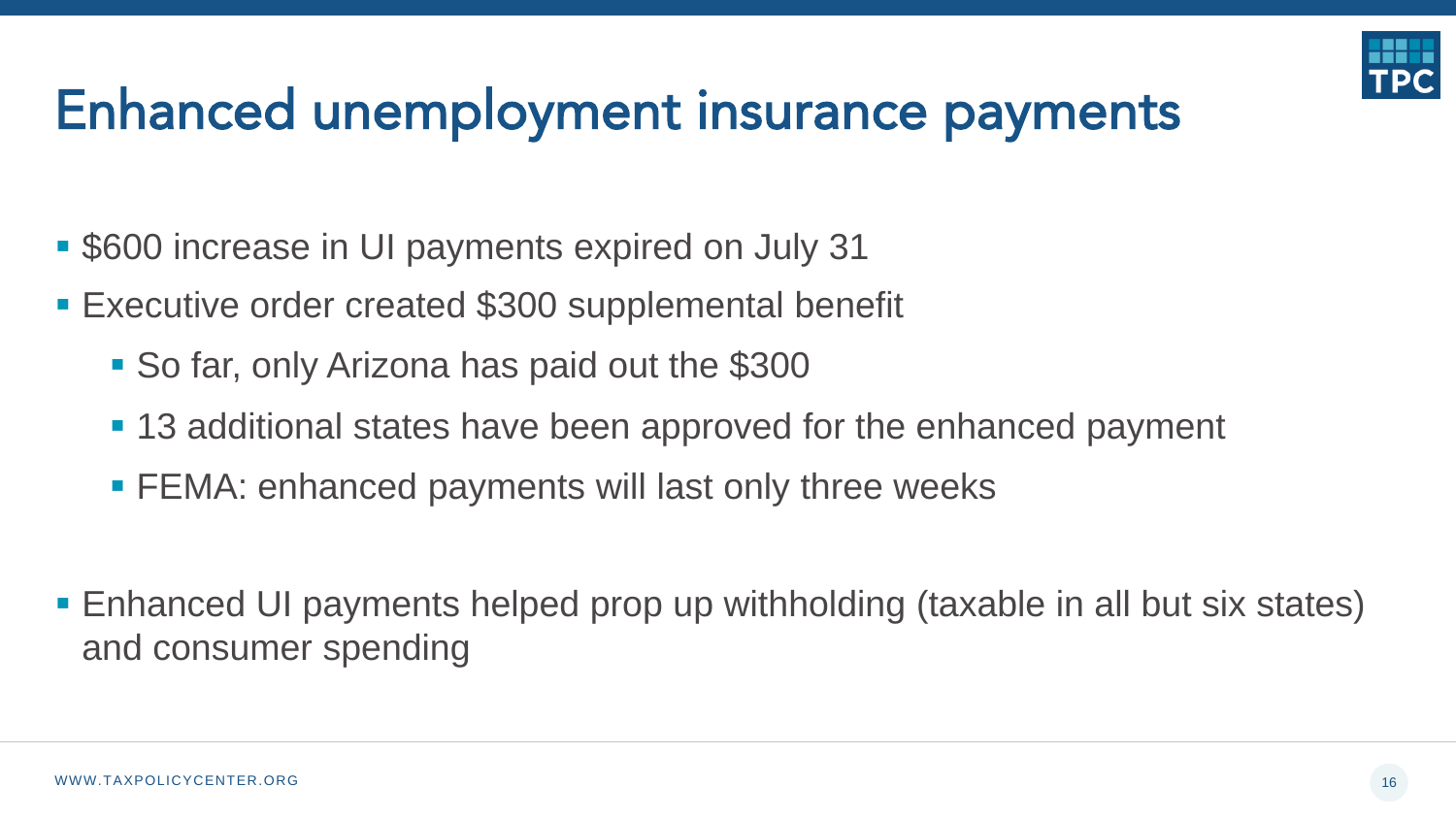#### How states are addressing the budget crisis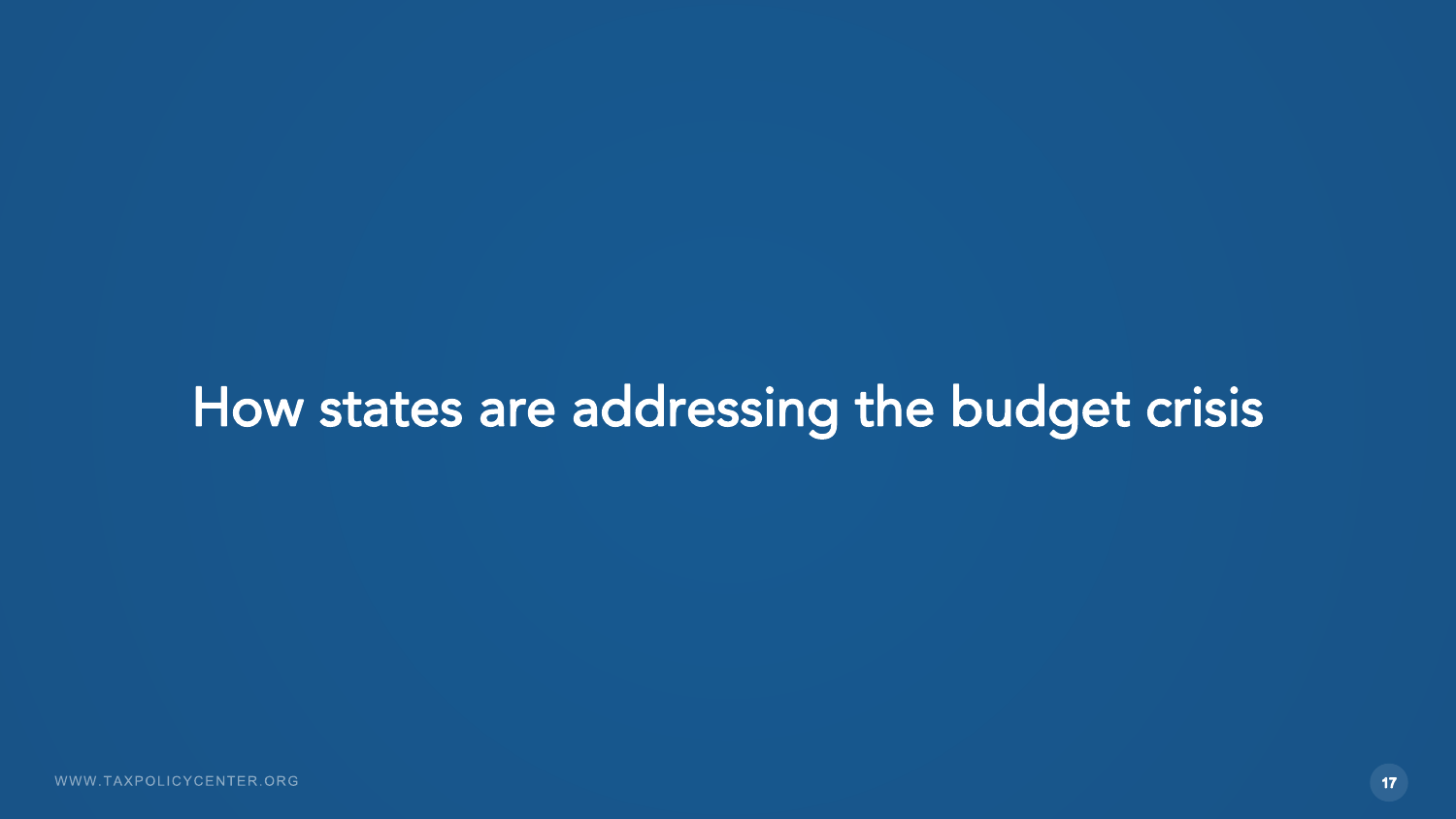

#### Most states enacted FY 2021 budgets

- 43 states enacted FY 2021 budgets (16 enacted a biennial budget in 2019)
- Michigan's and New Jersey's FY begins on October 1
	- New Jersey delayed the start of its fiscal year by three months
- MA, PA, RI, SC, and VT all enacted some type of temporary or partial budget
- The timing budget actions vary, depending on reserve levels, revenue forecasting processes, executive authority to reduce the budget, and state budget rules
- States are also waiting for (and sometimes budgeting on the assumption of) additional federal relief measures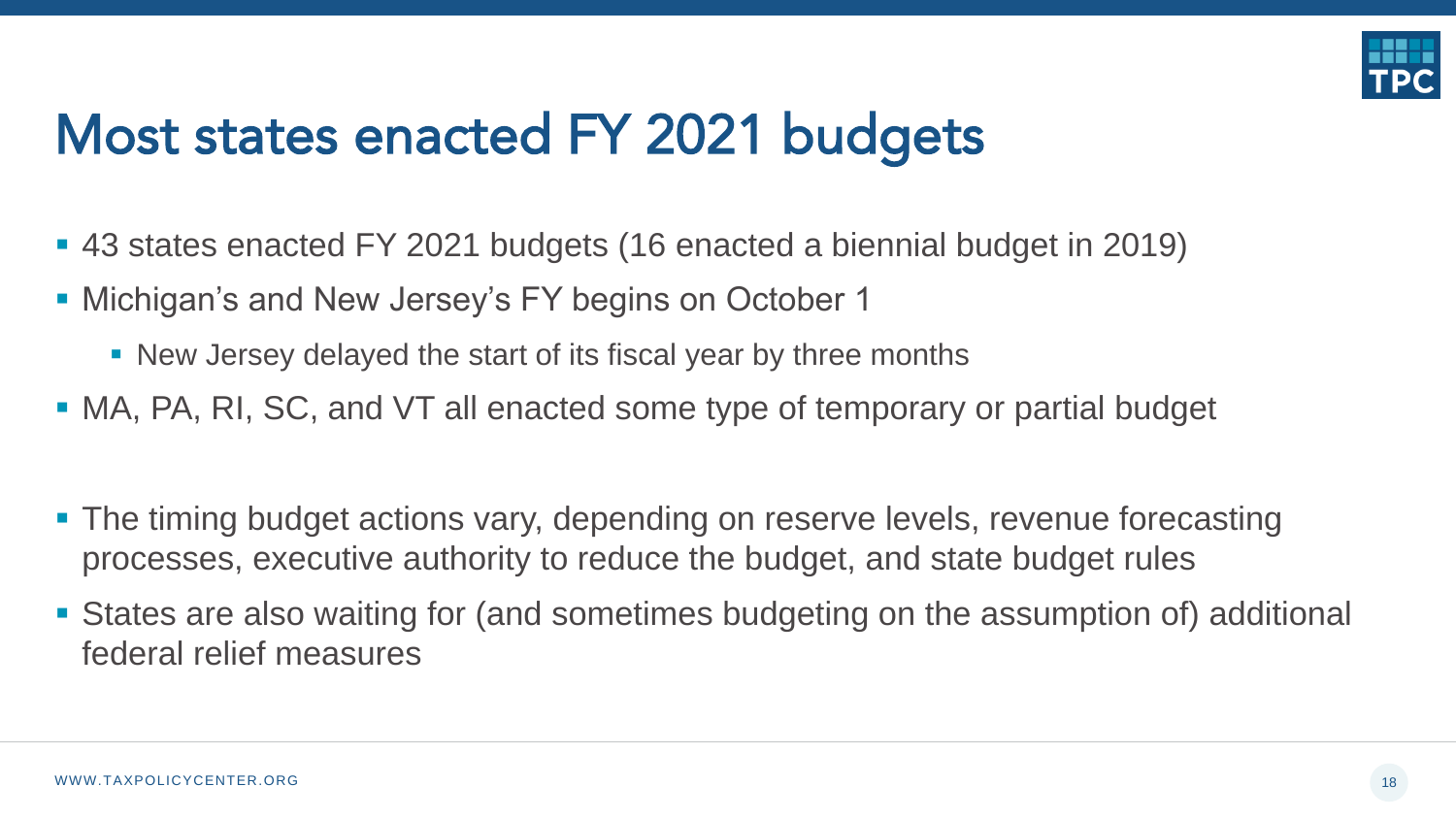

#### Widespread FY 2020 budget cuts

- **Colorado** cut \$3.3 billion from its general fund (including K-12)
- **Elorida** governor vetoed \$1 billion in spending
- **Georgia** cut \$2.2 billion (including K-12)
- **Indiana** governor announced 15% cut to all state agencies
- **EXILED Missouri** cut spending by roughly \$600 million
- **Ohio** cut \$775 million (including \$300 million from K-12)
- **Example 31 Figure 10 Tennessee** budget cut \$1 billion from governor's proposal
- **EXALE FIRM Washington** governor's vetoes removed \$445 million from budget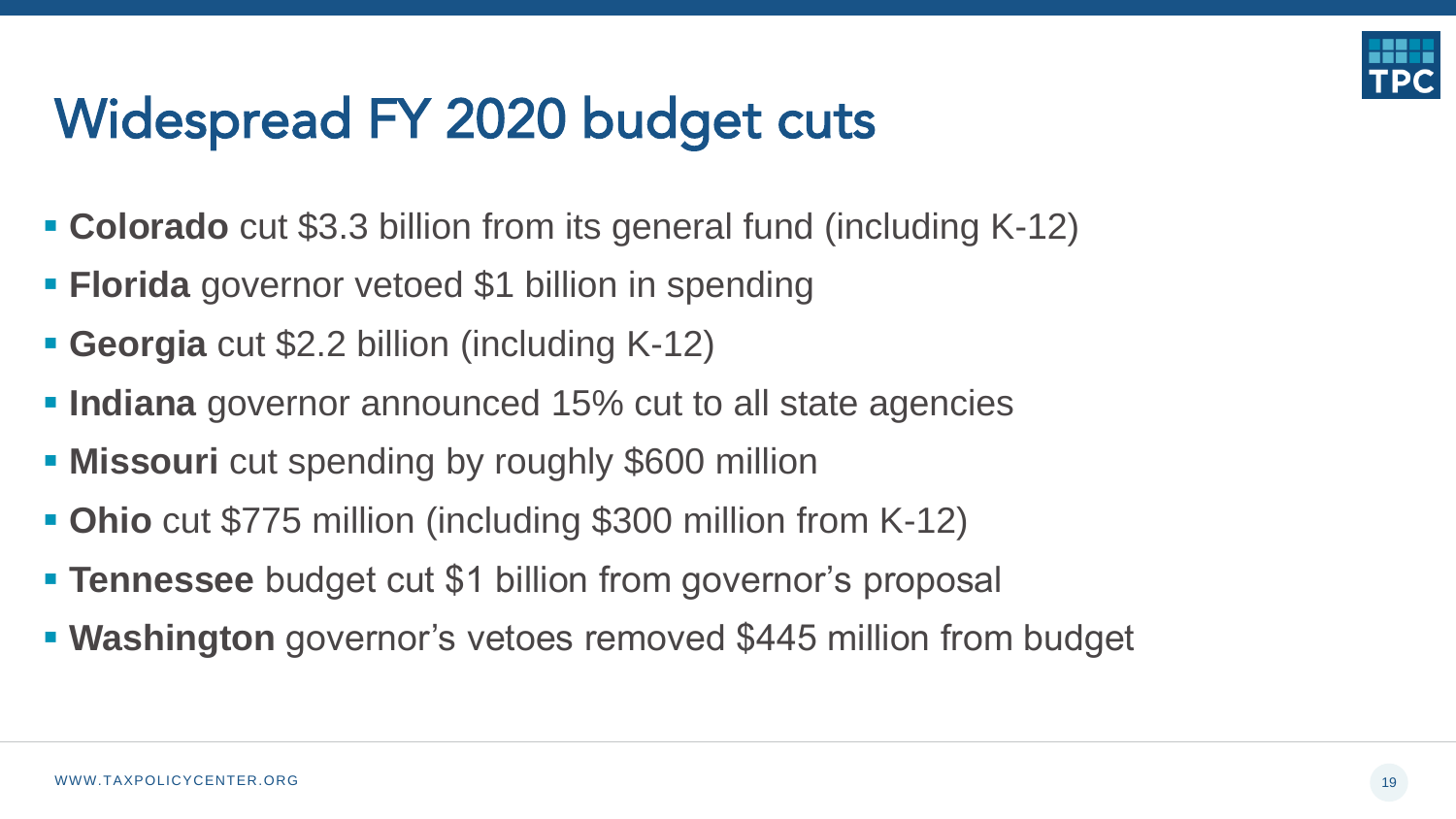

#### Rainy day funds drawn down

- **Arkansas**: \$173 million
- **California**: \$8.8 billion
- **Indiana**: \$900 million
- **E** Maryland: \$50 million
- **E** Michigan: \$350 million
- **Nebraska**: \$84 million
- **Nevada**: \$401 million
- **Utah**: \$680 million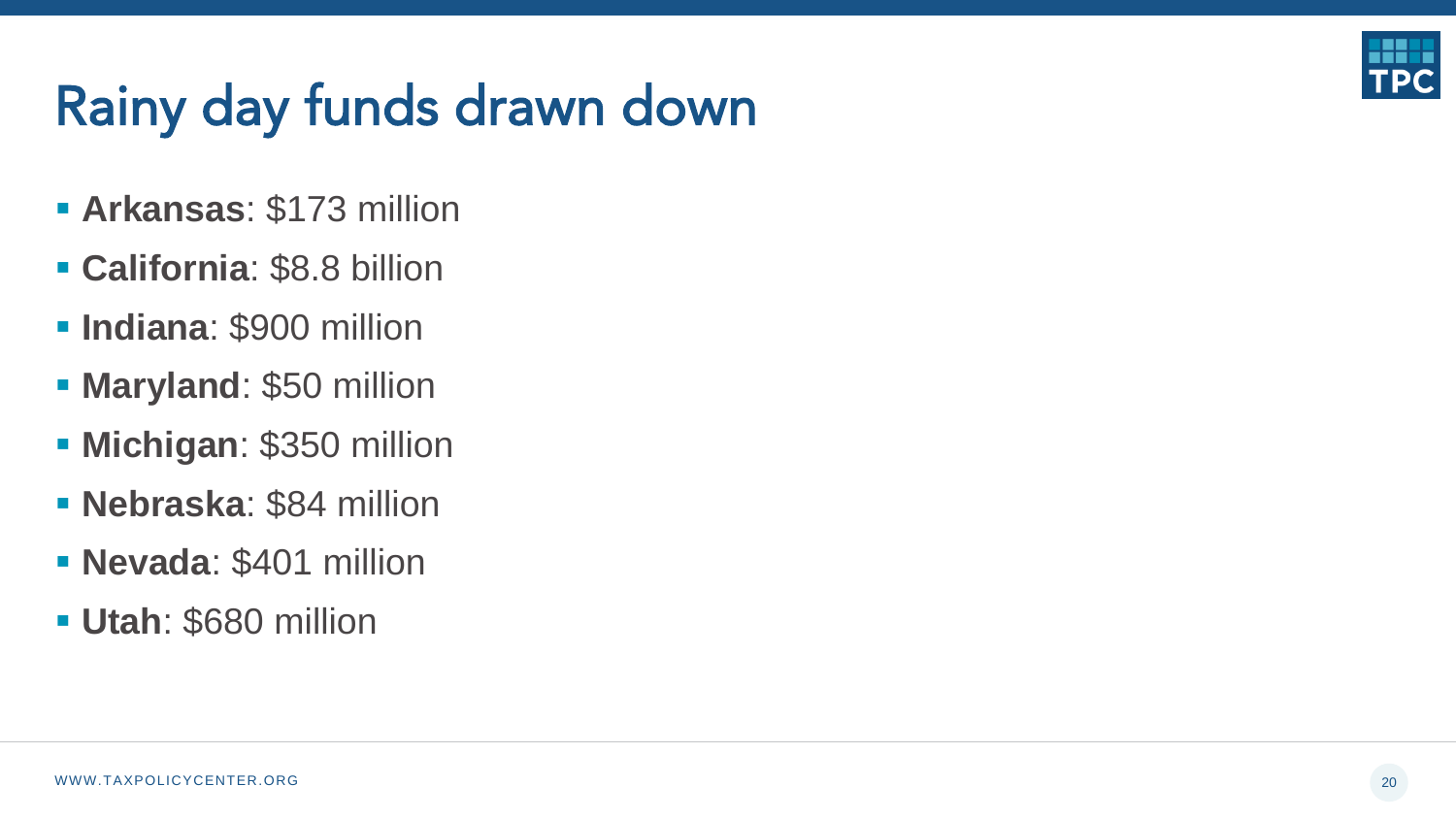

## Possibly larger cuts anticipated for FY 2021

- **California**: \$14 billion in cuts if no further federal assistance
- **Colorado**: 10% across-the-board cuts
- **Florida**: Agencies ordered to prepare budget with 6% cut
- **Georgia**: Agencies ordered to prepare budget with 14% cut
- **EXENTUCKY:** 16% to 29% across-the-board cuts depending on federal assistance
- **Example 2 Louisiana:** Budget cuts of at least 10%
- **North Dakota**: Forecast cuts of 5% to 15%
- **Example 1 Tennessee:** Identify as much as 12% in cuts
- **Wyoming**: Up to 20% cut across-the-board cuts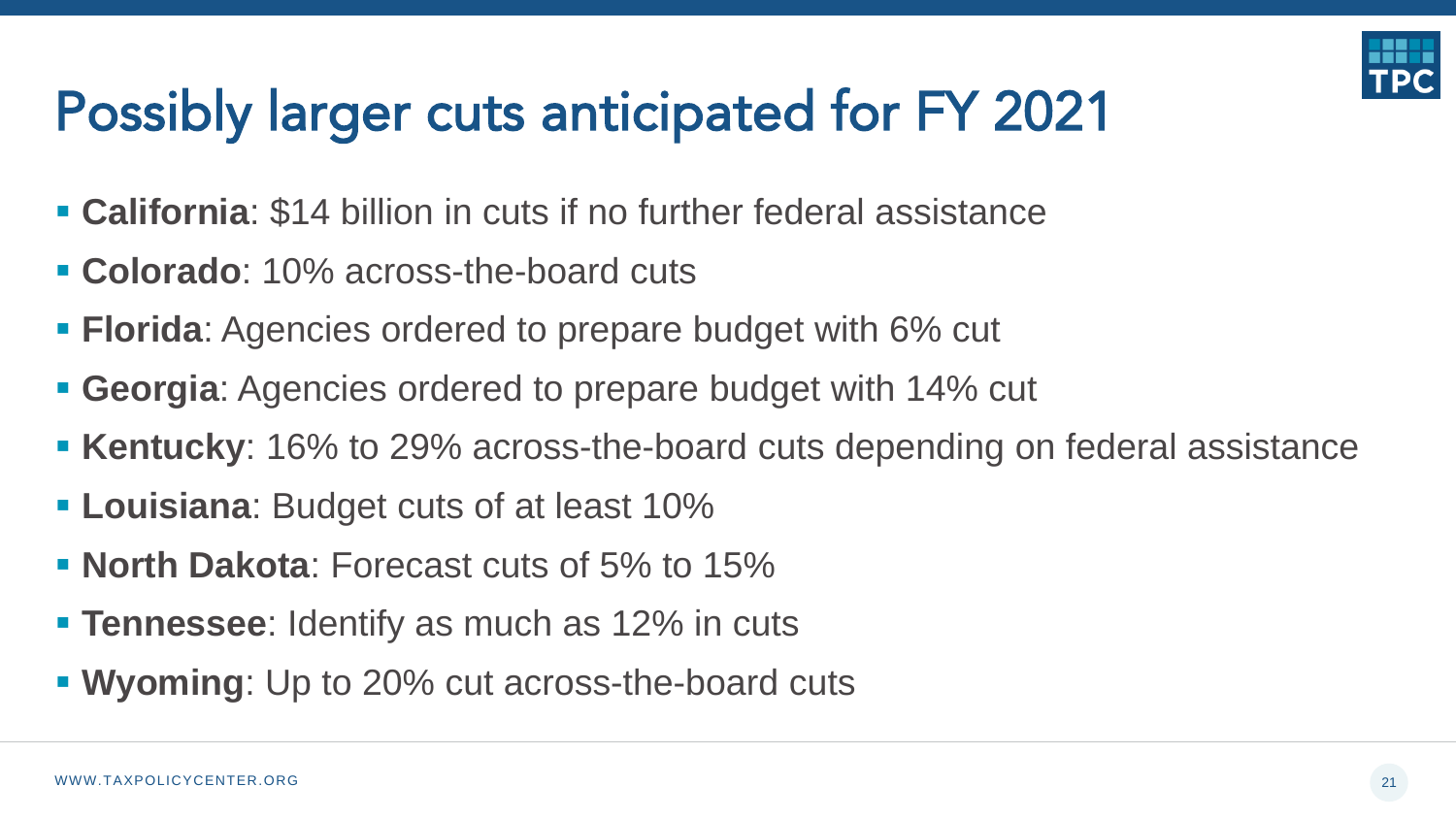

## State (and local) budget cuts are often job cuts

- Nationally, the number of state and local public employees has fallen by 1.2 million, or 6%, since February
	- Typically, public job losses lag private job losses; recent nadir was 2013

- **Layoffs**: MI, MO, NV, PA
- **Furloughs**: CA, MI, NV, WA, WY
- **Hiring freezes:** HA, IN, KS, KY, ME, MD, MI, MN, NV, NM, NY, OH, TN, VA, WA, WY
- **Canceled/delayed pay increases**: AL, AR, KY, NM, UT, WA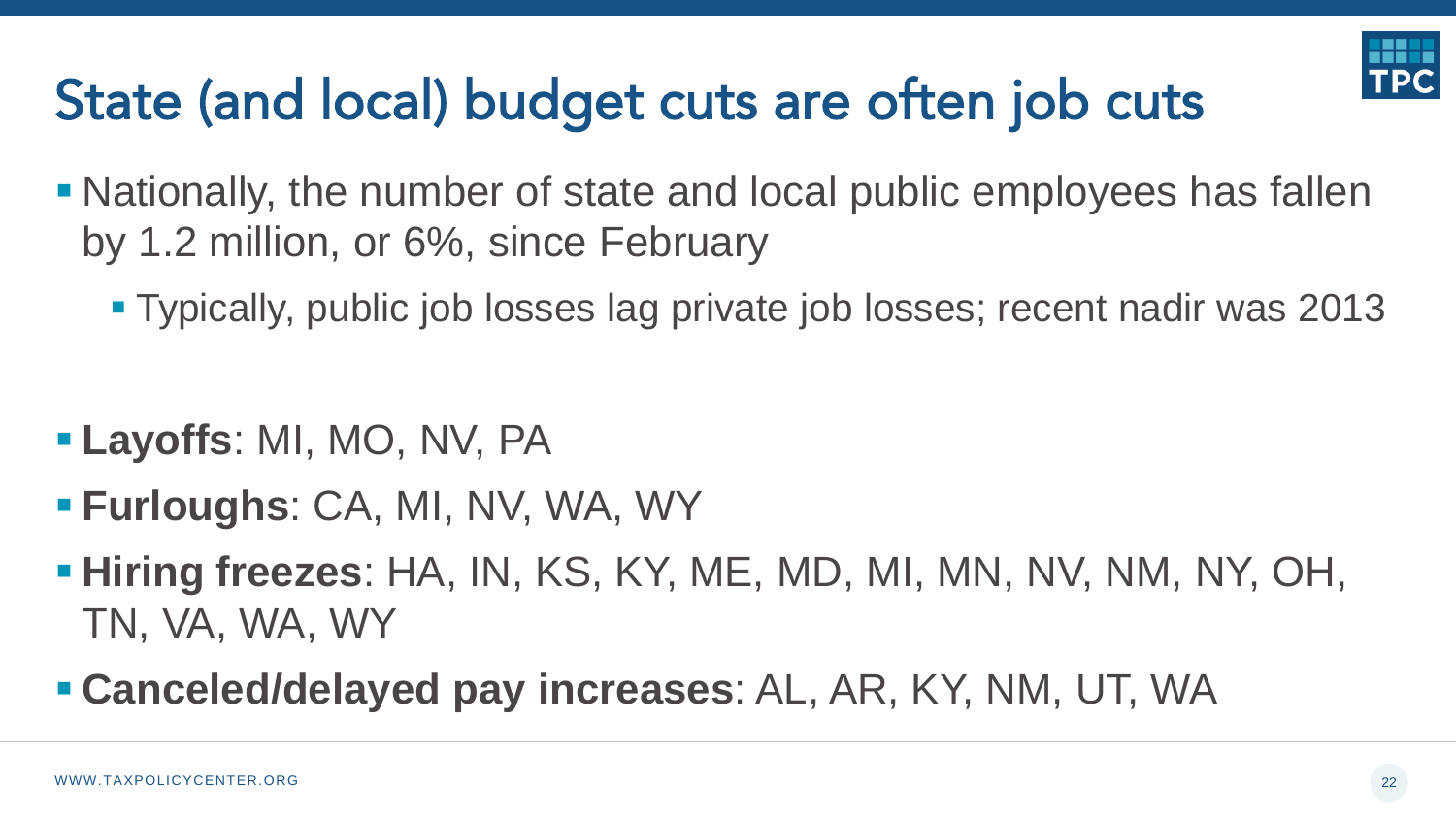

## Few significant tax changes since COVID-19

- Some states (CO, GA, NC, NM, NY) decoupled from CARES Act changes
	- **EXALLE ASS** Extending and adopted changes
- California suspended NOLs (taxpayers w/ \$1 million+) for 2020, 2021, and 2022—but extended carryover period for three years for anyone affected by the suspension
	- Also capped business tax incentive credits at \$5 million for 2020, 2021, and 2022
- Colorado curtailed some corporate tax expenditures
- **Alternatively: Nebraska passed property tax relief, estimated to cost the state's general** fund \$95 million in fiscal 2021 and \$135 million in fiscal 2022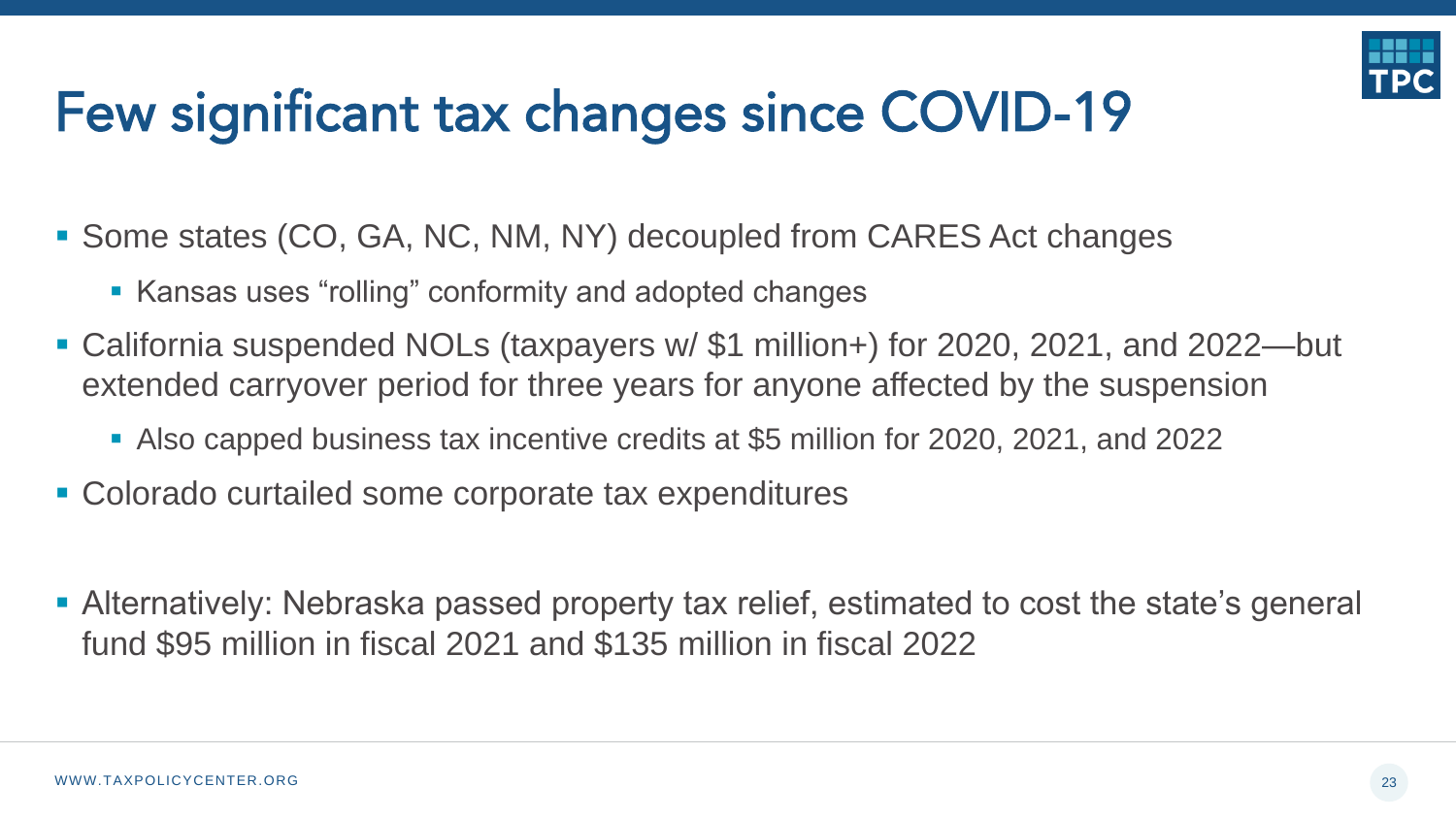#### Options for revenue in Kansas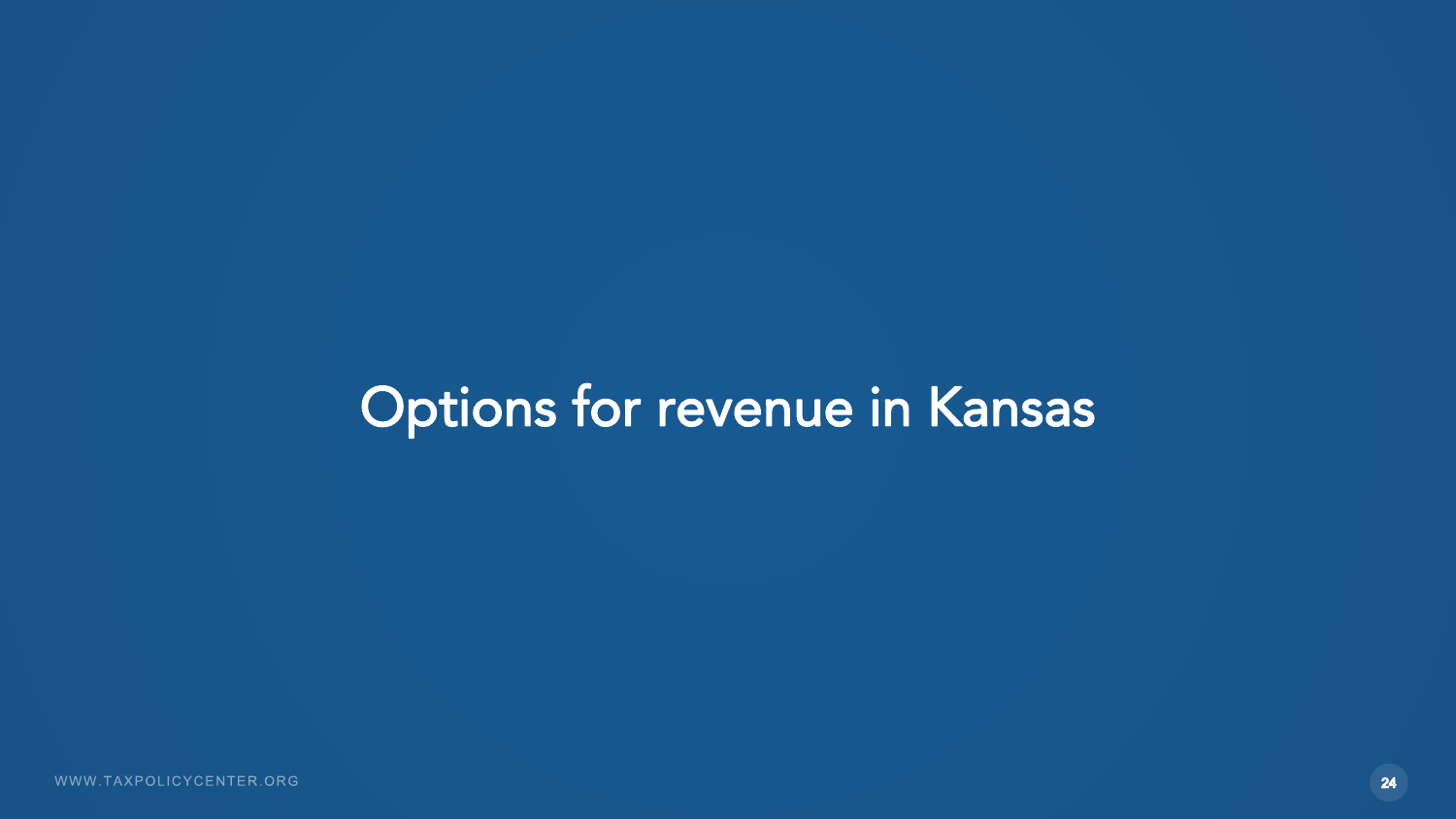## Note: None of these are policy recommendations

- The following tax policies are changes other states recently made to increase revenue (mostly before COVID-19)
- **Every tax increase is politically challenging**
- The Tax Policy Center does not make specific policy recommendations, but attempts to help policymakers better understand the tradeoffs involved in these decisions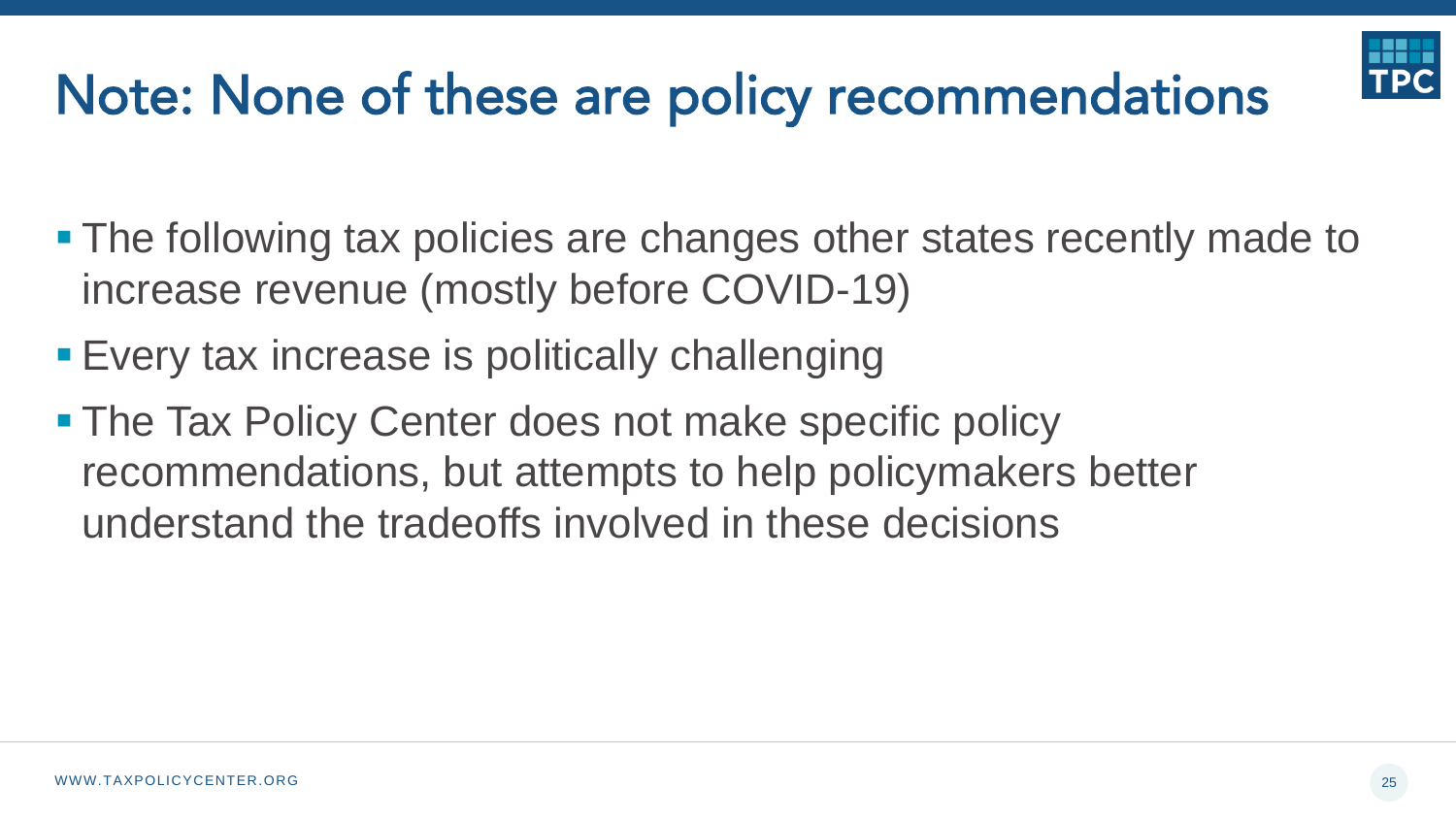#### Marketplace facilitator legislation



- Kansas is the only state that requires online sellers to collect its sales tax that does not also require marketplace facilitators (e.g., Amazon marketplace) to collect the tax
	- Florida and Missouri do not require any online sellers to collect the tax
- Revenue estimates for first year of marketplace enforcement (all before COVID-19):
	- Arkansas: \$32 million
	- Colorado: \$44 million
	- **E** Idaho: \$30 million
	- **Illinois: \$80 million**
	- **E** Indiana: \$67 million
	- **EXECUTE: Kentucky: \$17 million**
- In each states this is roughly 1% of state general sales tax revenue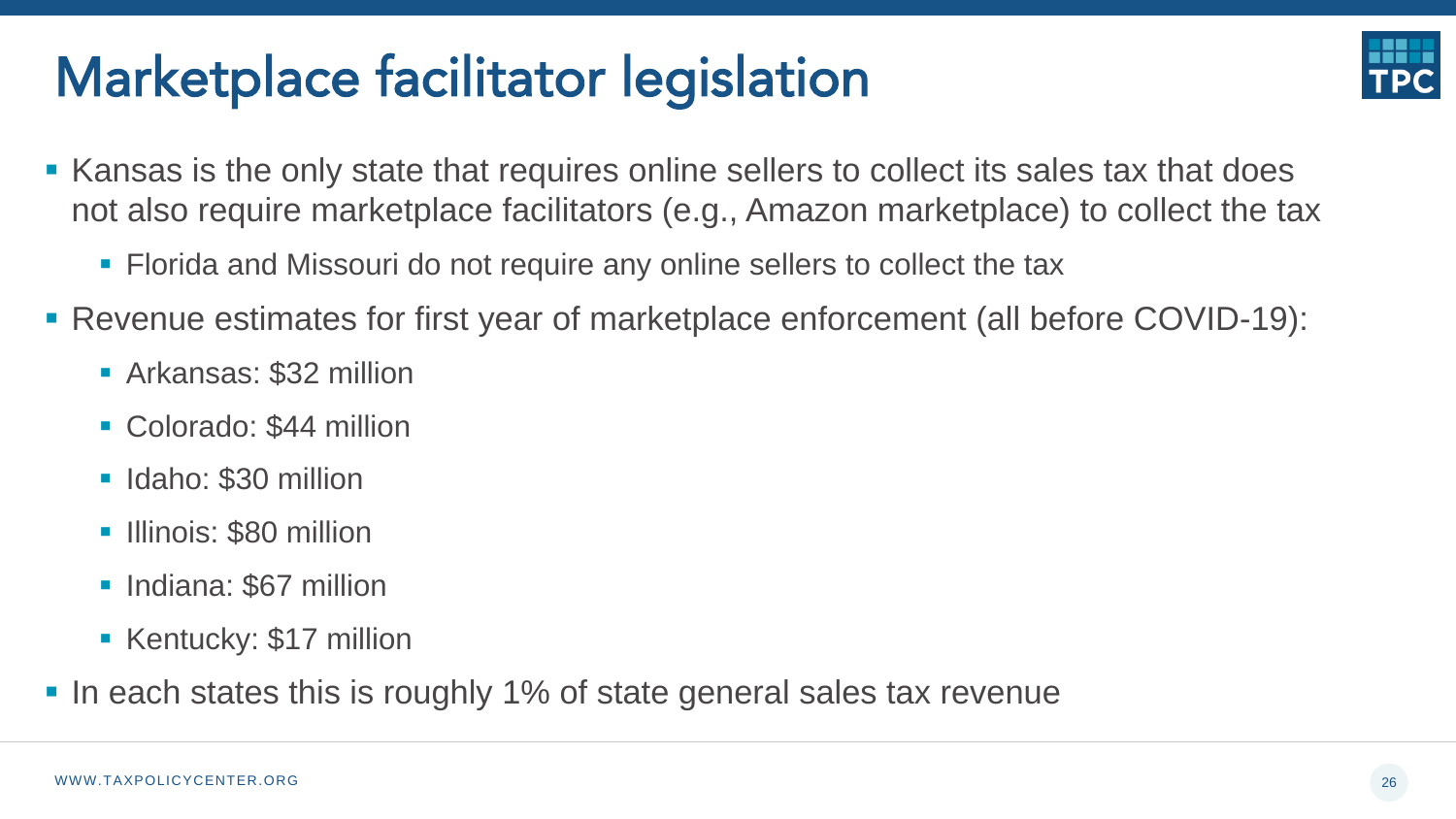

#### Expanding the sales tax base to services

#### Tax Base Utilization by Expenditure



Percentage of adjusted PCE

Source: Bureau of Economic Analysis, Regional Accounts Table SAEXP1, Bureau of Economic Analysis, National Income and Product Accounts Table 2.4.5U, and state statutes accessed in Bloomberg BNA. Note: Preliminary analysis.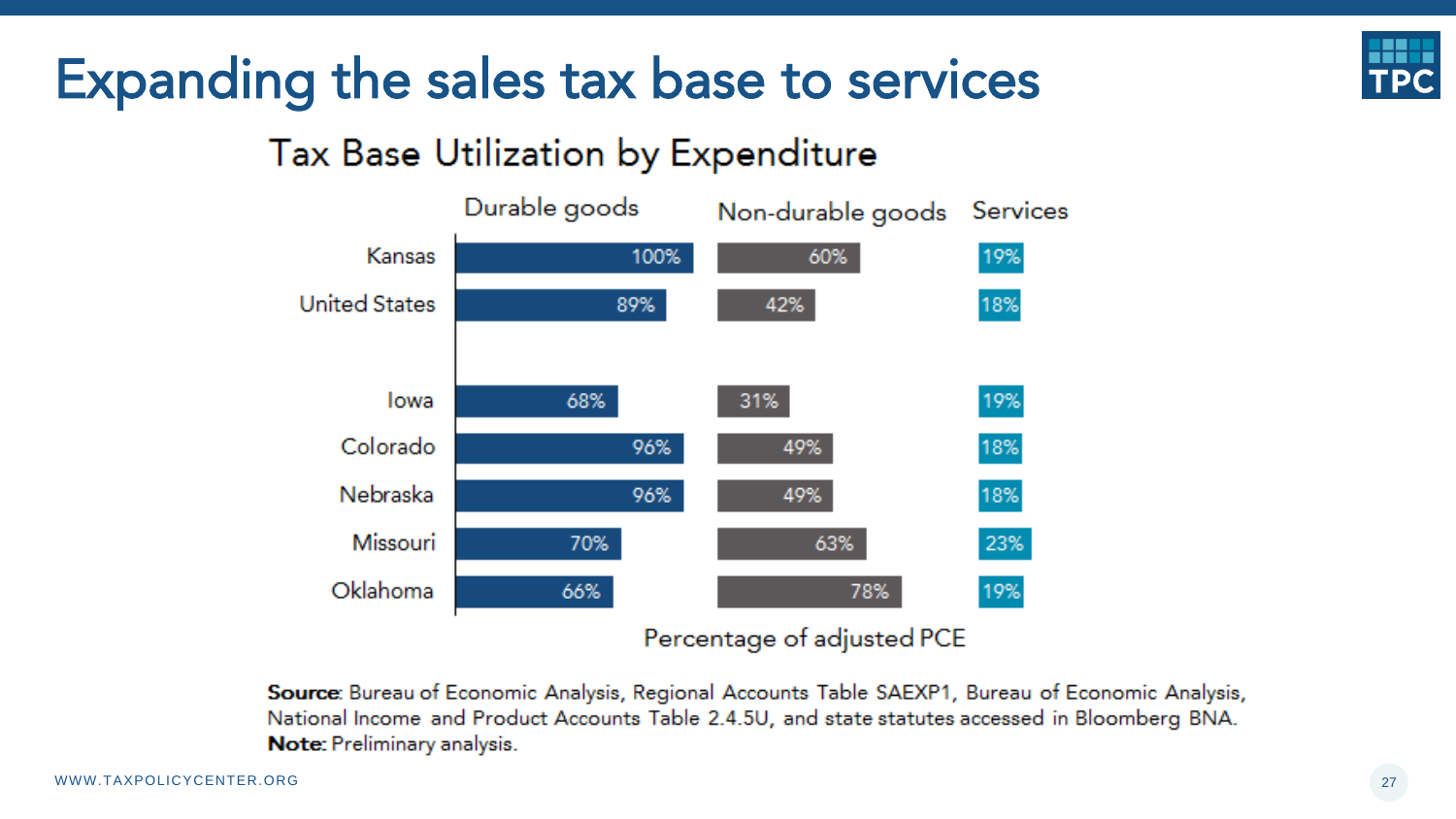

#### Expanding the sales tax base, continued

■ HB 2384: towing; security services; barber shops; beauty salons; pet care; parking

- Fiscal note: \$40 million to \$50 million in new revenue
- Taxes on digital purchases (i.e., streaming services)
	- Typically generate tens of millions of dollars in revenue
- **EXEGERATION FIGUREY IS ADMINISTY CONTROLLY FEDERATION FIGUREY FEDERATION FIGUREY FEDERATIONS** 
	- **<https://www.taxadmin.org/sales-taxation-of-services>**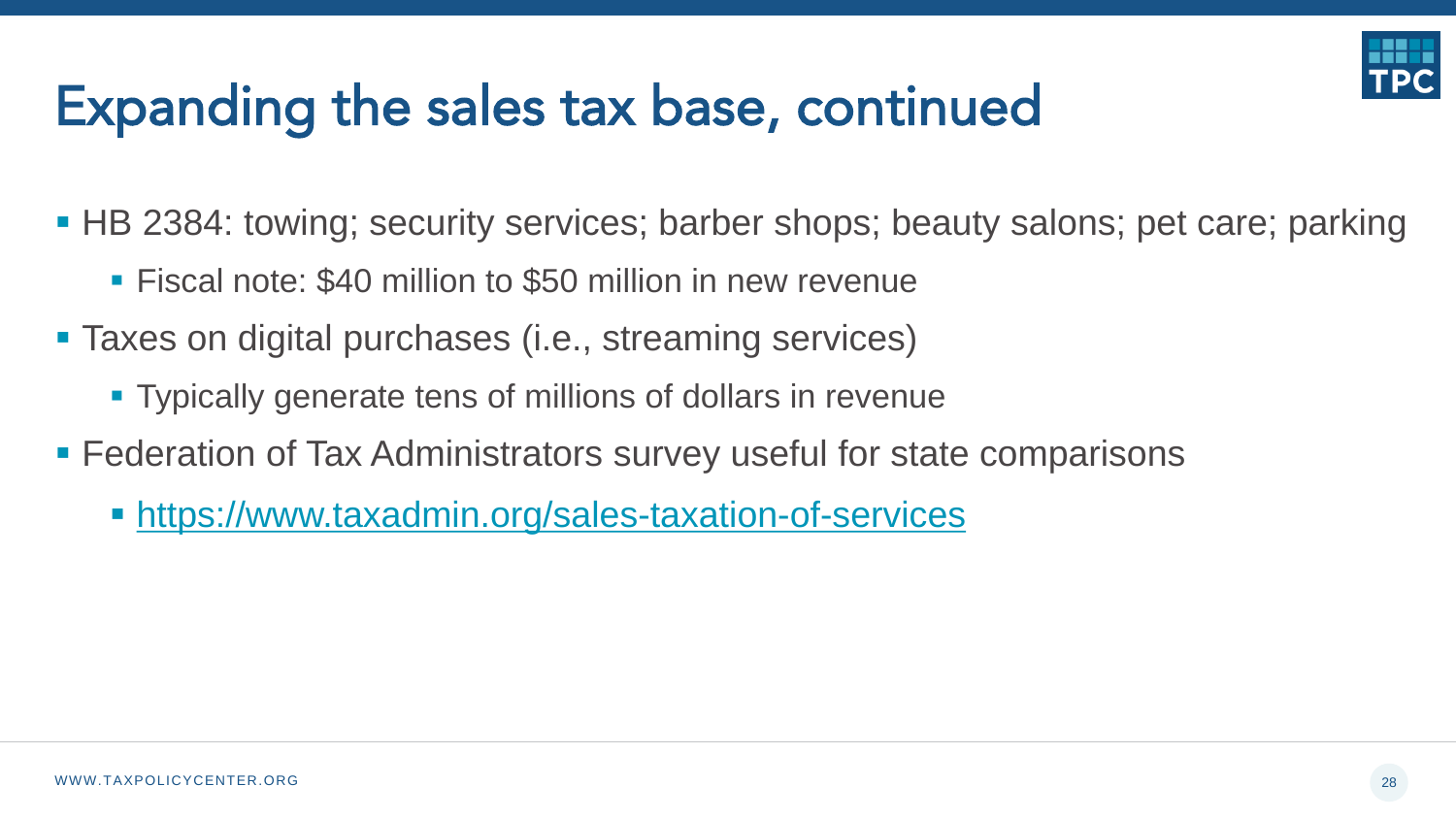

#### Reforming tax expenditures

- Kansas provides nearly \$10 billion in tax expenditures (2018 report)
- Total is inflated as some are part of the tax system's "normal structure"
	- **Credits for income taxes paid in other states**
	- Business-to-business sales exempted from the general sale tax
- Most expenditures are inherently politically popular
	- **State income tax expenditures typically benefit lower-income filers, seniors, and businesses**
- Still, there are opportunities to evaluate and reform to ensure expenditures are meeting their established goals (and raise revenue)
	- Colorado is currently going through this process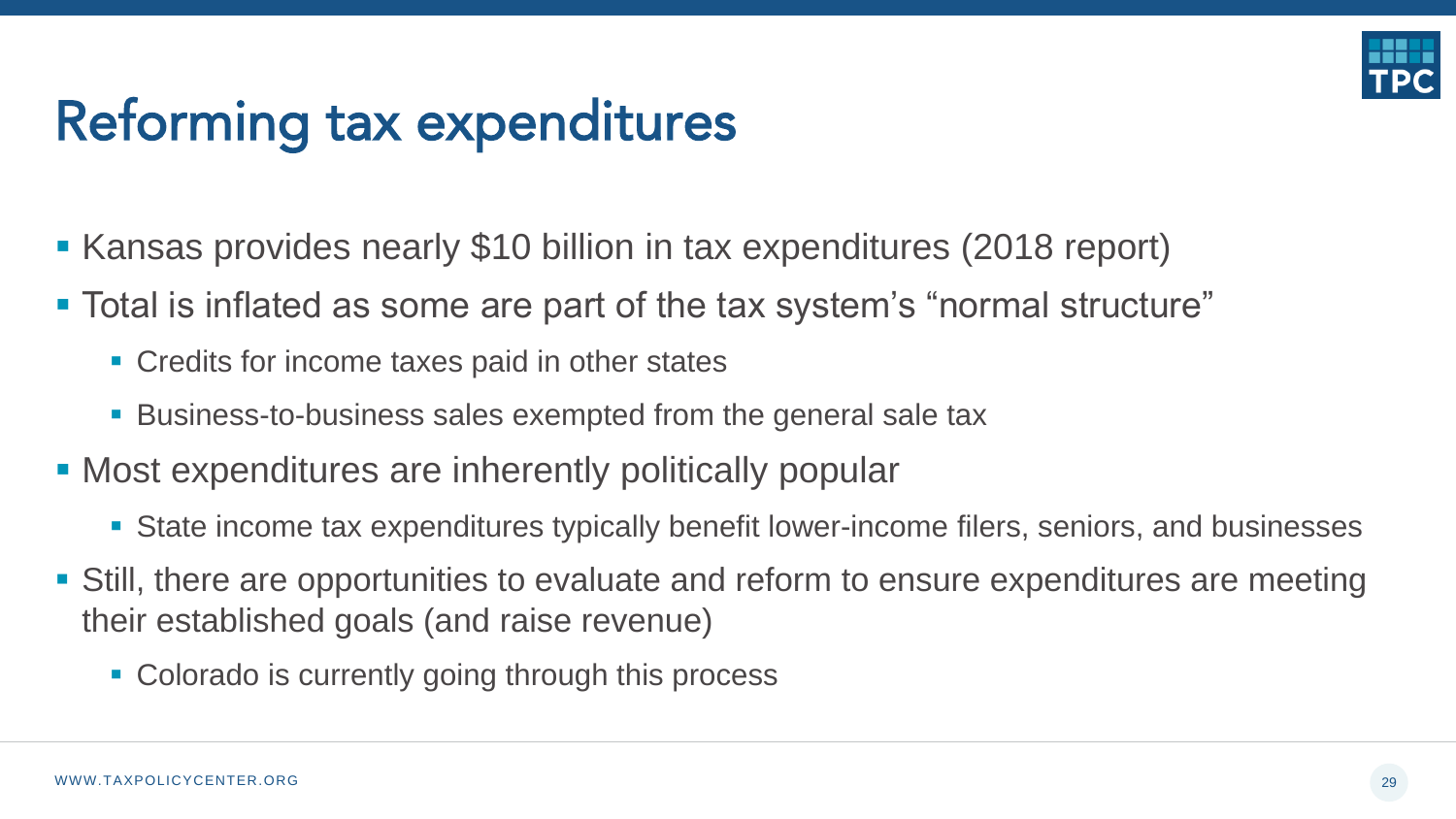

#### Adding a new tax bracket to the income tax

- Kansas's top individual income tax rate is relatively low (5.7%) and levied on a relatively low level of taxable income (\$30,000 single filers, \$60,000 joint filers)
- The state could add a new rate on a higher level of income and still keep its top rate below neighboring Iowa (8.53%) and Nebraska (6.84%)
	- The rates in Colorado (4.63%), Missouri (5.4%), and Oklahoma (5%) are lower
- Raising taxes in a recession is challenging; using a progressive income tax at least allows policymakers to levy the tax on residents who are at least relatively better off during the downturn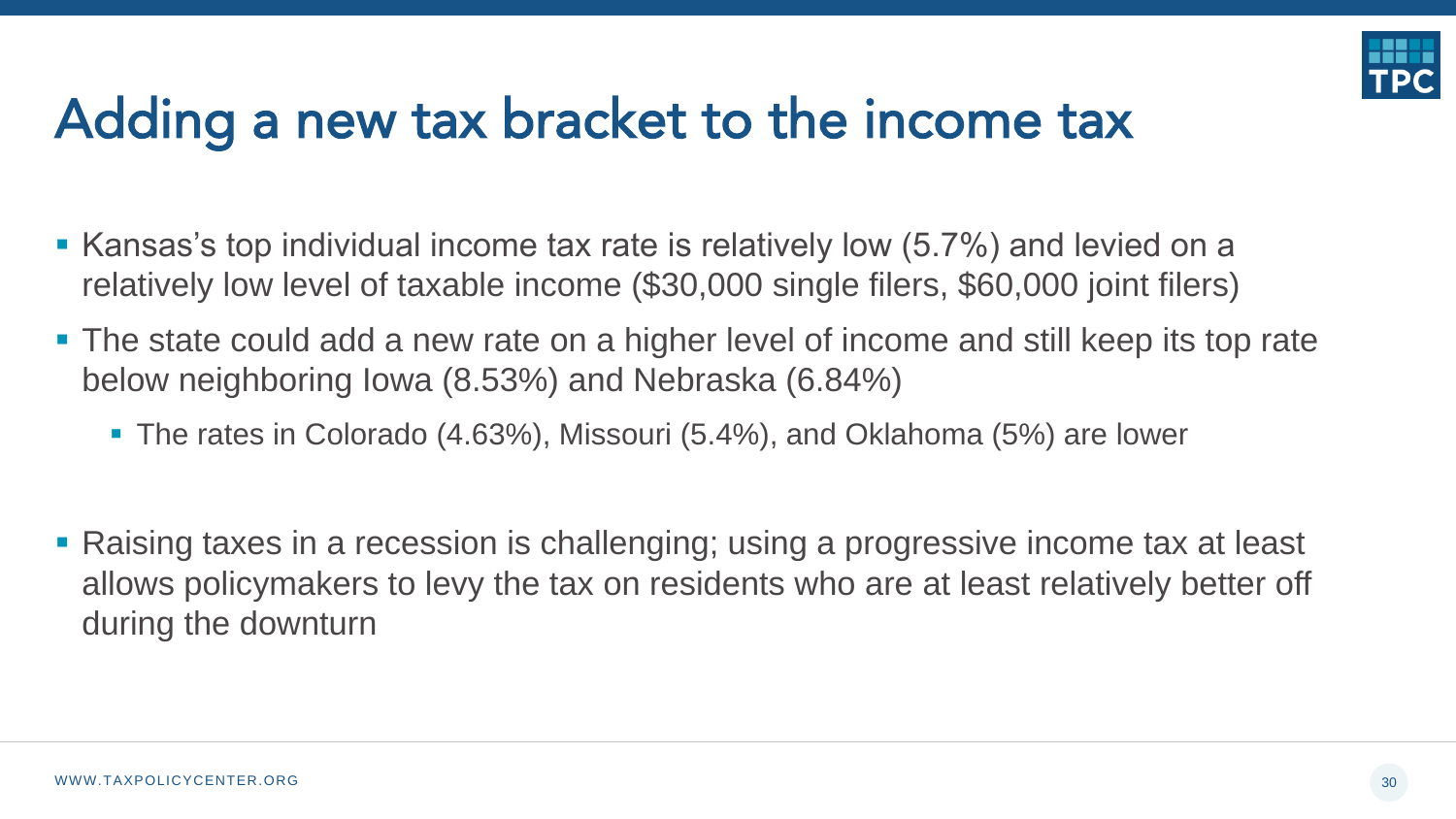#### Increasing cigarette and alcohol taxes



- $\blacksquare$  Kansas's cigarette tax is \$1.29 per pack, 33<sup>rd</sup> highest the nation
	- Lower than in Iowa (\$1.36) and Oklahoma (\$2.06)
	- If passed, a ballot initiative in Colorado would eventually raise its tax to \$2.64
	- Cigarette taxes range from \$0.17 per pack in Missouri to \$4.50 per pack in the District of Columbia
- Kansas's per gallon taxes on alcohol
	- Spirits: \$2.50 (range from \$1.50 in DC and Maryland to \$14.27 in Washington)
	- Wine: \$0.30 (range from \$0.20 in California and Texas to \$2.50 in Alaska)
	- Beer: \$0.18 (range from \$0.02 in Wyoming to \$1.29 in Tennessee)
	- Kansas does not collect revenue from state-owned liquor stores; 22 states do, making tax rate comparisons difficult
- Only 11 states have increased taxes on beer and wine since 2008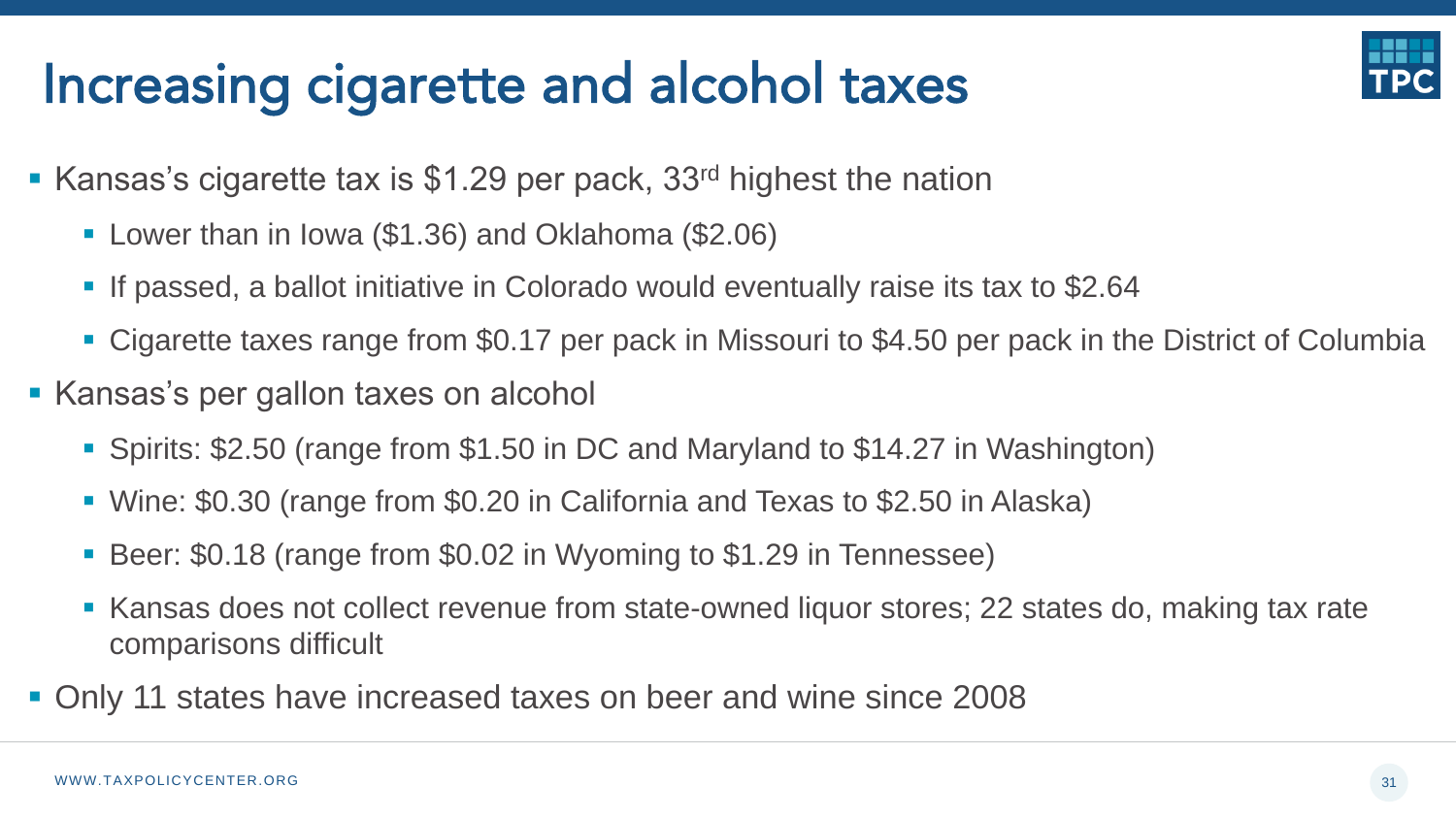

## Legalizing and taxing marijuana

- **Although prohibited under federal law, marijuana sales for recreational use are legal and** taxed in nine states: AK, CA, CO, IL, MA, MI, NV, OR, WA
- Marijuana tax revenue accounts for roughly 0.5% of general revenue in these states
	- Examples: Oregon, \$94 million; Colorado, \$267 million; Washington, \$429 million (all FY 2018)
- **Marijuana policy involves decisions and politics well outside of fiscal policy**
- However, policymakers (or voters via ballot questions) in Arizona, Montana, New Mexico, New York, Pennsylvania, Vermont are considering legalization in large part because of the revenue opportunities